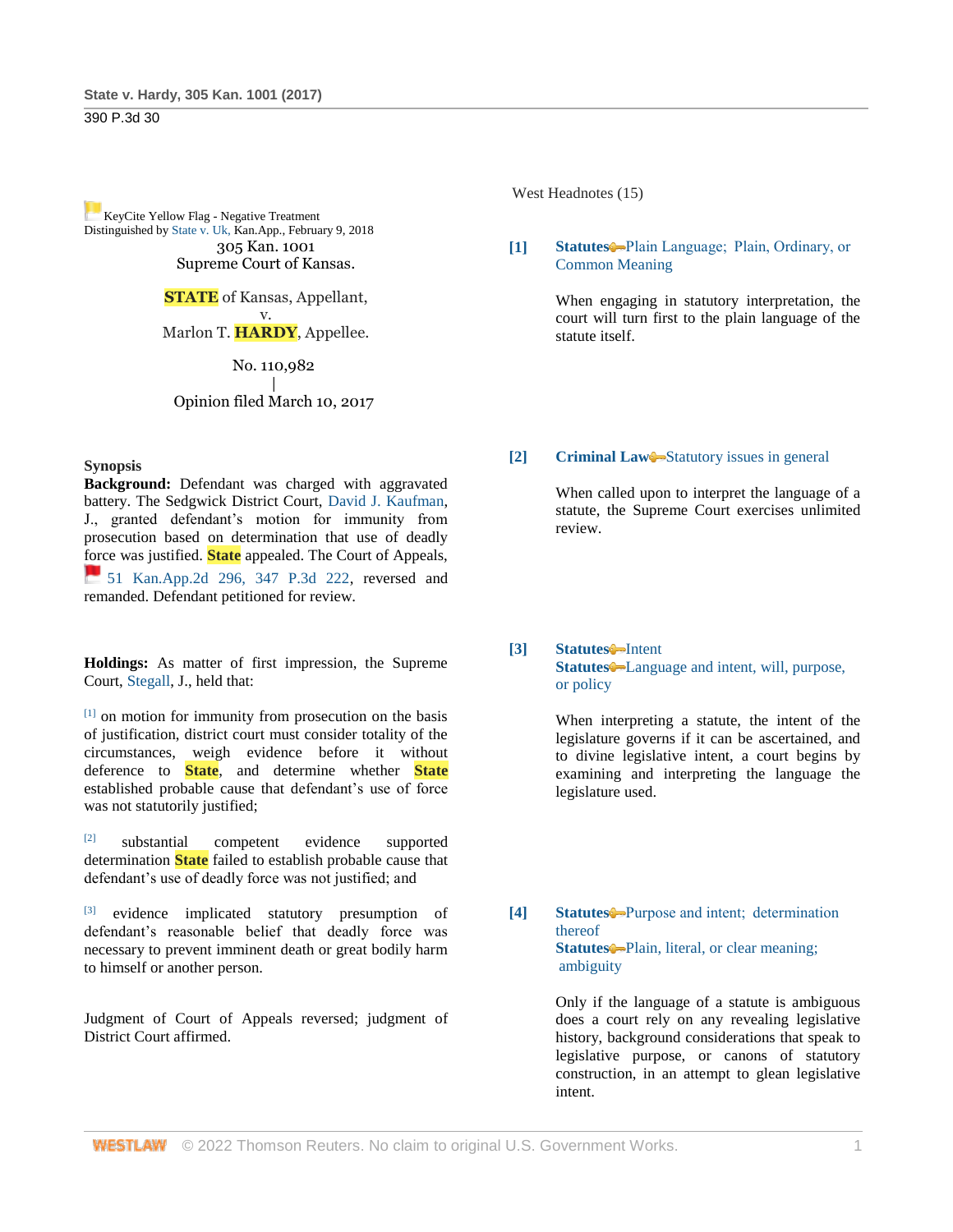# 390 P.3d 30

### **[5] [Constitutional Law](http://www.westlaw.com/Browse/Home/KeyNumber/92/View.html?docGuid=Iac380380098211e7b984d2f99f0977c6&originationContext=document&vr=3.0&rs=cblt1.0&transitionType=DocumentItem&contextData=(sc.Search))** Judicial "reading into" or ["out of" statutory language](http://www.westlaw.com/Browse/Home/KeyNumber/92k2475/View.html?docGuid=Iac380380098211e7b984d2f99f0977c6&originationContext=document&vr=3.0&rs=cblt1.0&transitionType=DocumentItem&contextData=(sc.Search))

Generally, when interpreting a statute, a court should not read language into a provision.

## **[6] [Criminal Law](http://www.westlaw.com/Browse/Home/KeyNumber/110/View.html?docGuid=Iac380380098211e7b984d2f99f0977c6&originationContext=document&vr=3.0&rs=cblt1.0&transitionType=DocumentItem&contextData=(sc.Search))** [Special pleas in bar in general](http://www.westlaw.com/Browse/Home/KeyNumber/110k286/View.html?docGuid=Iac380380098211e7b984d2f99f0977c6&originationContext=document&vr=3.0&rs=cblt1.0&transitionType=DocumentItem&contextData=(sc.Search))

A true immunity from prosecution carries with it the necessity of a procedural gatekeeping function, typically exercised by a detached magistrate, who will prevent certain cases from ever getting to a trial and a jury. [Kan. Stat. Ann.](http://www.westlaw.com/Link/Document/FullText?findType=L&pubNum=1001553&cite=KSSTS21-5231&originatingDoc=Iac380380098211e7b984d2f99f0977c6&refType=LQ&originationContext=document&vr=3.0&rs=cblt1.0&transitionType=DocumentItem&contextData=(sc.Search))  [§ 21-5231.](http://www.westlaw.com/Link/Document/FullText?findType=L&pubNum=1001553&cite=KSSTS21-5231&originatingDoc=Iac380380098211e7b984d2f99f0977c6&refType=LQ&originationContext=document&vr=3.0&rs=cblt1.0&transitionType=DocumentItem&contextData=(sc.Search))

[5 Cases that cite this headnote](http://www.westlaw.com/Link/RelatedInformation/DocHeadnoteLink?docGuid=Iac380380098211e7b984d2f99f0977c6&headnoteId=204123526800620200724173342&originationContext=document&vr=3.0&rs=cblt1.0&transitionType=CitingReferences&contextData=(sc.Search))

### **[7] [Criminal Law](http://www.westlaw.com/Browse/Home/KeyNumber/110/View.html?docGuid=Iac380380098211e7b984d2f99f0977c6&originationContext=document&vr=3.0&rs=cblt1.0&transitionType=DocumentItem&contextData=(sc.Search))** [Special pleas in bar in general](http://www.westlaw.com/Browse/Home/KeyNumber/110k286/View.html?docGuid=Iac380380098211e7b984d2f99f0977c6&originationContext=document&vr=3.0&rs=cblt1.0&transitionType=DocumentItem&contextData=(sc.Search))

Upon a motion for immunity from prosecution on the basis of justification, the district court must consider the totality of the circumstances, weigh the evidence before it without deference to the **State**, and determine whether the **State** has carried its burden to establish probable cause that the defendant's use of force was not statutorily justified. [Kan. Stat. Ann. § 21-5231.](http://www.westlaw.com/Link/Document/FullText?findType=L&pubNum=1001553&cite=KSSTS21-5231&originatingDoc=Iac380380098211e7b984d2f99f0977c6&refType=LQ&originationContext=document&vr=3.0&rs=cblt1.0&transitionType=DocumentItem&contextData=(sc.Search))

#### [24 Cases that cite this headnote](http://www.westlaw.com/Link/RelatedInformation/DocHeadnoteLink?docGuid=Iac380380098211e7b984d2f99f0977c6&headnoteId=204123526800820200724173342&originationContext=document&vr=3.0&rs=cblt1.0&transitionType=CitingReferences&contextData=(sc.Search))

### **[8] [Criminal Law](http://www.westlaw.com/Browse/Home/KeyNumber/110/View.html?docGuid=Iac380380098211e7b984d2f99f0977c6&originationContext=document&vr=3.0&rs=cblt1.0&transitionType=DocumentItem&contextData=(sc.Search))** [Special pleas in bar in general](http://www.westlaw.com/Browse/Home/KeyNumber/110k286/View.html?docGuid=Iac380380098211e7b984d2f99f0977c6&originationContext=document&vr=3.0&rs=cblt1.0&transitionType=DocumentItem&contextData=(sc.Search))

The court's determination of probable cause as to whether a defendant's use of force was justified, as the basis for immunity from prosecution, must be premised on stipulated facts or evidence, on evidence received at a hearing pursuant to the rules of evidence, or both. [Kan. Stat. Ann. §§ 21-5231,](http://www.westlaw.com/Link/Document/FullText?findType=L&pubNum=1001553&cite=KSSTS21-5231&originatingDoc=Iac380380098211e7b984d2f99f0977c6&refType=LQ&originationContext=document&vr=3.0&rs=cblt1.0&transitionType=DocumentItem&contextData=(sc.Search)) [60-402.](http://www.westlaw.com/Link/Document/FullText?findType=L&pubNum=1001553&cite=KSSTS60-402&originatingDoc=Iac380380098211e7b984d2f99f0977c6&refType=LQ&originationContext=document&vr=3.0&rs=cblt1.0&transitionType=DocumentItem&contextData=(sc.Search))

[6 Cases that cite this headnote](http://www.westlaw.com/Link/RelatedInformation/DocHeadnoteLink?docGuid=Iac380380098211e7b984d2f99f0977c6&headnoteId=204123526800920200724173342&originationContext=document&vr=3.0&rs=cblt1.0&transitionType=CitingReferences&contextData=(sc.Search))

#### **[9] [Criminal Law](http://www.westlaw.com/Browse/Home/KeyNumber/110/View.html?docGuid=Iac380380098211e7b984d2f99f0977c6&originationContext=document&vr=3.0&rs=cblt1.0&transitionType=DocumentItem&contextData=(sc.Search))** [Special pleas in bar in general](http://www.westlaw.com/Browse/Home/KeyNumber/110k286/View.html?docGuid=Iac380380098211e7b984d2f99f0977c6&originationContext=document&vr=3.0&rs=cblt1.0&transitionType=DocumentItem&contextData=(sc.Search))

The timing of a hearing on a defendant's motion for immunity from prosecution based on an assertion that the defendant's use of force was justified—including whether it should occur before, after, or contemporaneous with the preliminary hearing—is left to the sound discretion of the district court, and when exercising such discretion, district courts must remain sensitive to the fact that the matter being resolved is a question of immunity that ought to be settled as early in the process as possible to fully vindicate the statutory guarantee. Kan. [Stat. Ann. § 21-5231.](http://www.westlaw.com/Link/Document/FullText?findType=L&pubNum=1001553&cite=KSSTS21-5231&originatingDoc=Iac380380098211e7b984d2f99f0977c6&refType=LQ&originationContext=document&vr=3.0&rs=cblt1.0&transitionType=DocumentItem&contextData=(sc.Search))

[2 Cases that cite this headnote](http://www.westlaw.com/Link/RelatedInformation/DocHeadnoteLink?docGuid=Iac380380098211e7b984d2f99f0977c6&headnoteId=204123526801020200724173342&originationContext=document&vr=3.0&rs=cblt1.0&transitionType=CitingReferences&contextData=(sc.Search))

## **[10] [Criminal Law](http://www.westlaw.com/Browse/Home/KeyNumber/110/View.html?docGuid=Iac380380098211e7b984d2f99f0977c6&originationContext=document&vr=3.0&rs=cblt1.0&transitionType=DocumentItem&contextData=(sc.Search))** [Review De Novo](http://www.westlaw.com/Browse/Home/KeyNumber/110XXIV(L)13/View.html?docGuid=Iac380380098211e7b984d2f99f0977c6&originationContext=document&vr=3.0&rs=cblt1.0&transitionType=DocumentItem&contextData=(sc.Search)) **[Criminal Law](http://www.westlaw.com/Browse/Home/KeyNumber/110/View.html?docGuid=Iac380380098211e7b984d2f99f0977c6&originationContext=document&vr=3.0&rs=cblt1.0&transitionType=DocumentItem&contextData=(sc.Search))** [Defenses](http://www.westlaw.com/Browse/Home/KeyNumber/110k1158.4/View.html?docGuid=Iac380380098211e7b984d2f99f0977c6&originationContext=document&vr=3.0&rs=cblt1.0&transitionType=DocumentItem&contextData=(sc.Search))

An appellate court engages in a bifurcated standard of review to a district court's determination of probable cause, made pursuant to the "totality of the circumstances" test, as to whether a defendant's use of force was justified, as the basis for statutory immunity from prosecution: when the district court's ruling entails factual findings arising out of disputed evidence, the appellate court will not reweigh the evidence and will review those factual findings for "supporting substantial competent evidence" only, while the ultimate legal conclusion drawn from those facts is reviewed de novo. [Kan. Stat. Ann. § 21-5231.](http://www.westlaw.com/Link/Document/FullText?findType=L&pubNum=1001553&cite=KSSTS21-5231&originatingDoc=Iac380380098211e7b984d2f99f0977c6&refType=LQ&originationContext=document&vr=3.0&rs=cblt1.0&transitionType=DocumentItem&contextData=(sc.Search))

### [23 Cases that cite this headnote](http://www.westlaw.com/Link/RelatedInformation/DocHeadnoteLink?docGuid=Iac380380098211e7b984d2f99f0977c6&headnoteId=204123526801120200724173342&originationContext=document&vr=3.0&rs=cblt1.0&transitionType=CitingReferences&contextData=(sc.Search))

#### **[11] [Criminal Law](http://www.westlaw.com/Browse/Home/KeyNumber/110/View.html?docGuid=Iac380380098211e7b984d2f99f0977c6&originationContext=document&vr=3.0&rs=cblt1.0&transitionType=DocumentItem&contextData=(sc.Search))** [Scope of Inquiry](http://www.westlaw.com/Browse/Home/KeyNumber/110XXIV(L)4/View.html?docGuid=Iac380380098211e7b984d2f99f0977c6&originationContext=document&vr=3.0&rs=cblt1.0&transitionType=DocumentItem&contextData=(sc.Search))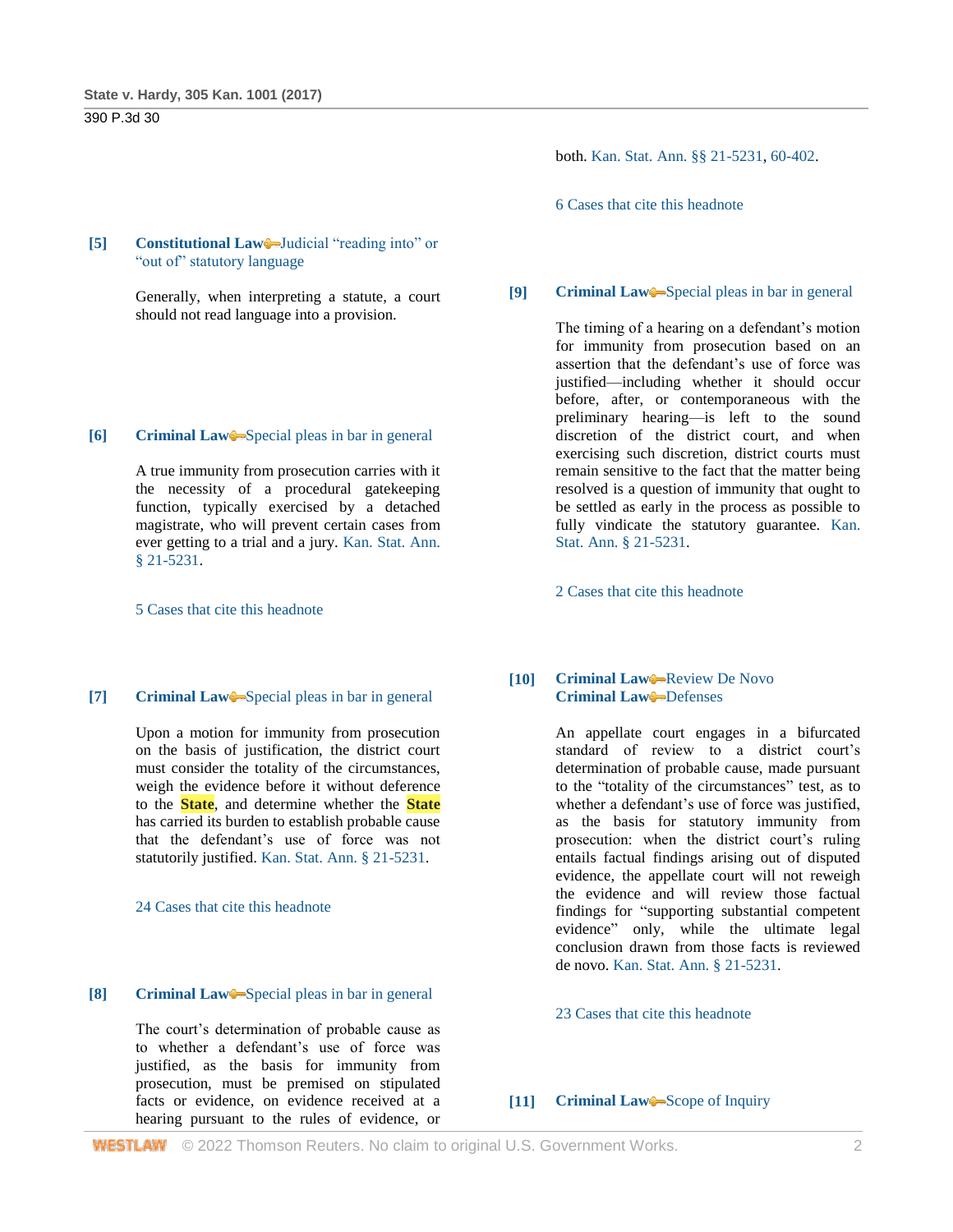# 390 P.3d 30

On appeal, when there are no disputed material facts, a pure question of law is presented over which an appellate court exercises unlimited review.

[5 Cases that cite this headnote](http://www.westlaw.com/Link/RelatedInformation/DocHeadnoteLink?docGuid=Iac380380098211e7b984d2f99f0977c6&headnoteId=204123526801220200724173342&originationContext=document&vr=3.0&rs=cblt1.0&transitionType=CitingReferences&contextData=(sc.Search))

### **[12] [Criminal Law](http://www.westlaw.com/Browse/Home/KeyNumber/110/View.html?docGuid=Iac380380098211e7b984d2f99f0977c6&originationContext=document&vr=3.0&rs=cblt1.0&transitionType=DocumentItem&contextData=(sc.Search))** [Special pleas in bar in general](http://www.westlaw.com/Browse/Home/KeyNumber/110k286/View.html?docGuid=Iac380380098211e7b984d2f99f0977c6&originationContext=document&vr=3.0&rs=cblt1.0&transitionType=DocumentItem&contextData=(sc.Search))

Substantial competent evidence supported trial court's determination that **State** failed to establish probable cause that defendant's use of deadly force was not justified, on defendant's motion for statutory immunity from prosecution on charge for aggravated battery; defendant was passenger in convertible that was menacingly surrounded by group of people which prevented vehicle from pulling away, convertible top was down, victim reached into convertible and struck defendant multiple times in face, and while there was conflicting evidence concerning whether victim was backing away from vehicle or still punching defendant when defendant fired gun, there was no dispute that violence was contemporaneous[. Kan. Stat. Ann. § 21-5231.](http://www.westlaw.com/Link/Document/FullText?findType=L&pubNum=1001553&cite=KSSTS21-5231&originatingDoc=Iac380380098211e7b984d2f99f0977c6&refType=LQ&originationContext=document&vr=3.0&rs=cblt1.0&transitionType=DocumentItem&contextData=(sc.Search))

[2 Cases that cite this headnote](http://www.westlaw.com/Link/RelatedInformation/DocHeadnoteLink?docGuid=Iac380380098211e7b984d2f99f0977c6&headnoteId=204123526801320200724173342&originationContext=document&vr=3.0&rs=cblt1.0&transitionType=CitingReferences&contextData=(sc.Search))

#### [13] **[Criminal Law](http://www.westlaw.com/Browse/Home/KeyNumber/110/View.html?docGuid=Iac380380098211e7b984d2f99f0977c6&originationContext=document&vr=3.0&rs=cblt1.0&transitionType=DocumentItem&contextData=(sc.Search))** [Special pleas in bar in general](http://www.westlaw.com/Browse/Home/KeyNumber/110k286/View.html?docGuid=Iac380380098211e7b984d2f99f0977c6&originationContext=document&vr=3.0&rs=cblt1.0&transitionType=DocumentItem&contextData=(sc.Search))

Evidence supported trial court's finding that defendant shot victim while victim's arm was still inside convertible in which defendant was passenger, and that defendant was still under attack, when he shot victim, thus triggering statutory presumption of defendant's reasonable belief that deadly force was necessary to prevent imminent death or great bodily harm to himself or another person, for purposes of determining whether **State** demonstrated probable cause to believe that defendant's use of deadly force was not justified, on defendant's motion for statutory immunity from prosecution on charge for aggravated battery; convertible was surrounded by victim and several other people, victim had reached into convertible and struck defendant several times in face, and victim himself testified that defendant shot him "during" fight. [Kan. Stat. Ann. §§ 21-5224\(a\)\(1\)\(A\),](http://www.westlaw.com/Link/Document/FullText?findType=L&pubNum=1001553&cite=KSSTS21-5224&originatingDoc=Iac380380098211e7b984d2f99f0977c6&refType=SP&originationContext=document&vr=3.0&rs=cblt1.0&transitionType=DocumentItem&contextData=(sc.Search)#co_pp_a5e1000094854) [21-5231.](http://www.westlaw.com/Link/Document/FullText?findType=L&pubNum=1001553&cite=KSSTS21-5231&originatingDoc=Iac380380098211e7b984d2f99f0977c6&refType=LQ&originationContext=document&vr=3.0&rs=cblt1.0&transitionType=DocumentItem&contextData=(sc.Search))

[4 Cases that cite this headnote](http://www.westlaw.com/Link/RelatedInformation/DocHeadnoteLink?docGuid=Iac380380098211e7b984d2f99f0977c6&headnoteId=204123526801420200724173342&originationContext=document&vr=3.0&rs=cblt1.0&transitionType=CitingReferences&contextData=(sc.Search))

#### **[14] [Criminal Law](http://www.westlaw.com/Browse/Home/KeyNumber/110/View.html?docGuid=Iac380380098211e7b984d2f99f0977c6&originationContext=document&vr=3.0&rs=cblt1.0&transitionType=DocumentItem&contextData=(sc.Search))**—[Special pleas in bar in general](http://www.westlaw.com/Browse/Home/KeyNumber/110k286/View.html?docGuid=Iac380380098211e7b984d2f99f0977c6&originationContext=document&vr=3.0&rs=cblt1.0&transitionType=DocumentItem&contextData=(sc.Search))

In deciding a motion for self-defense immunity from prosecution, a district court should not consider the statutory presumption that reasonable belief that deadly force was necessary to prevent imminent death or great bodily harm to the defendant or another person if, on some version of the facts, they would be inapplicable, because to do otherwise would construe disputed evidence against the **State**. [Kan. Stat. Ann. §§ 21-5224\(a\)\(1\)\(A\),](http://www.westlaw.com/Link/Document/FullText?findType=L&pubNum=1001553&cite=KSSTS21-5224&originatingDoc=Iac380380098211e7b984d2f99f0977c6&refType=SP&originationContext=document&vr=3.0&rs=cblt1.0&transitionType=DocumentItem&contextData=(sc.Search)#co_pp_a5e1000094854) [21-5231.](http://www.westlaw.com/Link/Document/FullText?findType=L&pubNum=1001553&cite=KSSTS21-5231&originatingDoc=Iac380380098211e7b984d2f99f0977c6&refType=LQ&originationContext=document&vr=3.0&rs=cblt1.0&transitionType=DocumentItem&contextData=(sc.Search))

[7 Cases that cite this headnote](http://www.westlaw.com/Link/RelatedInformation/DocHeadnoteLink?docGuid=Iac380380098211e7b984d2f99f0977c6&headnoteId=204123526801520200724173342&originationContext=document&vr=3.0&rs=cblt1.0&transitionType=CitingReferences&contextData=(sc.Search))

### **[15] [Criminal Law](http://www.westlaw.com/Browse/Home/KeyNumber/110/View.html?docGuid=Iac380380098211e7b984d2f99f0977c6&originationContext=document&vr=3.0&rs=cblt1.0&transitionType=DocumentItem&contextData=(sc.Search))** [Special pleas in bar in general](http://www.westlaw.com/Browse/Home/KeyNumber/110k286/View.html?docGuid=Iac380380098211e7b984d2f99f0977c6&originationContext=document&vr=3.0&rs=cblt1.0&transitionType=DocumentItem&contextData=(sc.Search))

On a motion for statutory immunity from prosecution on the basis of justified use of force, because district courts must construe disputed evidence against one party or the other in order to fulfill its gatekeeping role and give effect to the full scope of the plain meaning of the term "immune," district courts must consider the statutory presumption regarding the reasonableness of a defendant's belief that deadly force was necessary to prevent imminent death or great bodily harm to him- or herself or another person when they are factually implicated. [Kan. Stat. Ann. §§ 21-5224,](http://www.westlaw.com/Link/Document/FullText?findType=L&pubNum=1001553&cite=KSSTS21-5224&originatingDoc=Iac380380098211e7b984d2f99f0977c6&refType=LQ&originationContext=document&vr=3.0&rs=cblt1.0&transitionType=DocumentItem&contextData=(sc.Search)) [21-5231.](http://www.westlaw.com/Link/Document/FullText?findType=L&pubNum=1001553&cite=KSSTS21-5231&originatingDoc=Iac380380098211e7b984d2f99f0977c6&refType=LQ&originationContext=document&vr=3.0&rs=cblt1.0&transitionType=DocumentItem&contextData=(sc.Search))

[3 Cases that cite this headnote](http://www.westlaw.com/Link/RelatedInformation/DocHeadnoteLink?docGuid=Iac380380098211e7b984d2f99f0977c6&headnoteId=204123526801720200724173342&originationContext=document&vr=3.0&rs=cblt1.0&transitionType=CitingReferences&contextData=(sc.Search))

*Syllabus by the Court*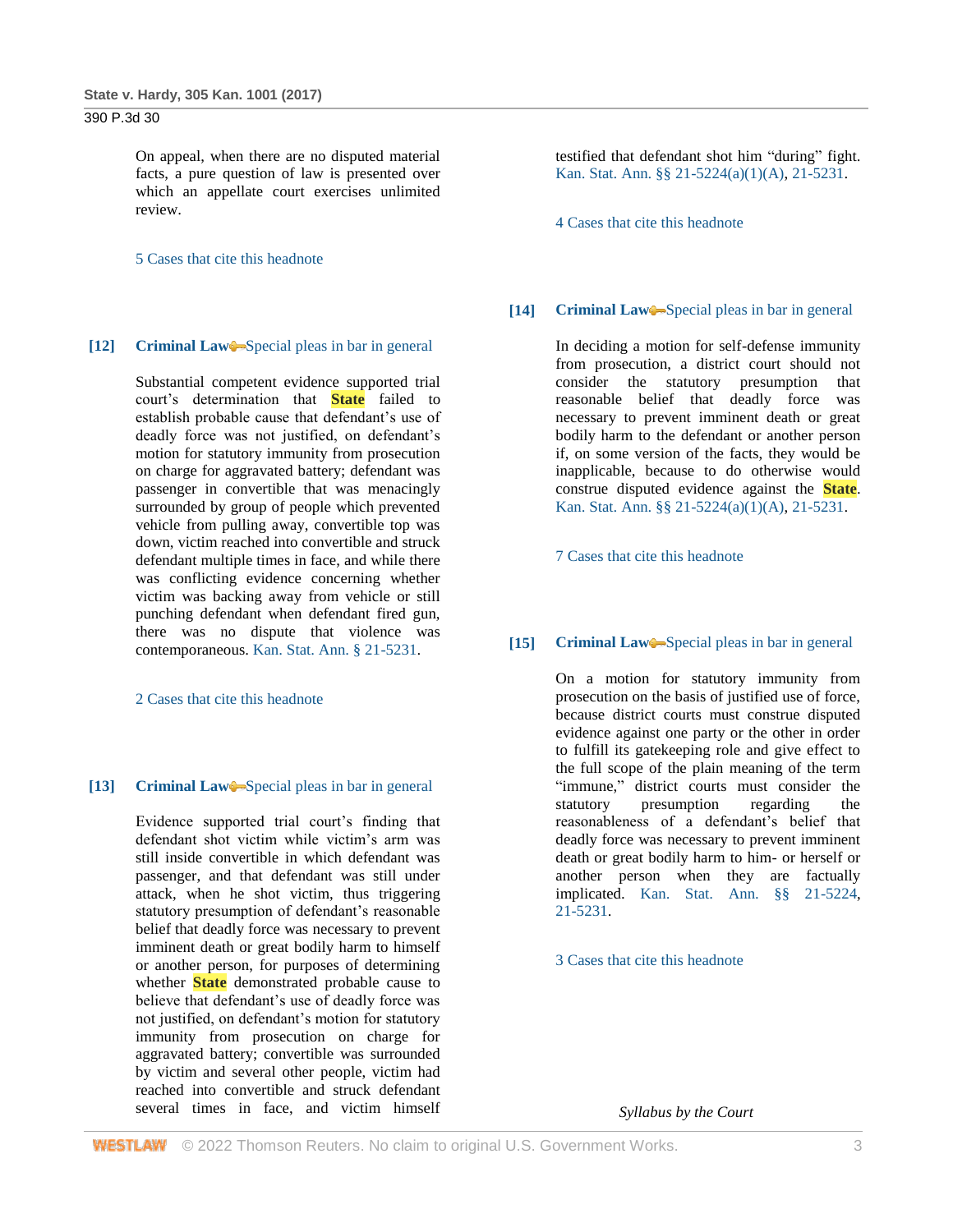1. Upon a motion for immunity pursuant to [K.S.A. 2016](http://www.westlaw.com/Link/Document/FullText?findType=L&pubNum=1001553&cite=KSSTS21-5231&originatingDoc=Iac380380098211e7b984d2f99f0977c6&refType=LQ&originationContext=document&vr=3.0&rs=cblt1.0&transitionType=DocumentItem&contextData=(sc.Search))  [Supp. 21–5231,](http://www.westlaw.com/Link/Document/FullText?findType=L&pubNum=1001553&cite=KSSTS21-5231&originatingDoc=Iac380380098211e7b984d2f99f0977c6&refType=LQ&originationContext=document&vr=3.0&rs=cblt1.0&transitionType=DocumentItem&contextData=(sc.Search)) the district court must consider the totality of the circumstances, weigh the evidence before it without deference to the **State**, and determine whether the **State** has carried its burden to establish probable cause that the defendant's use of force was not statutorily justified.

2. The court's determination of probable cause must be premised on stipulated facts or evidence, on evidence received at a hearing pursuant to the rules of evidence, or both.

3. The timing of such a hearing—including whether it should occur before, after, or contemporaneous with the preliminary hearing—is left to the sound discretion of the district court. When exercising such discretion, district courts must remain sensitive to the fact that the matter being resolved is a question of immunity that ought to be settled as early in the process as possible to fully vindicate the statutory guarantee.

4. When rendering probable cause determinations pursuant to [K.S.A. 2016 Supp. 21–5231,](http://www.westlaw.com/Link/Document/FullText?findType=L&pubNum=1001553&cite=KSSTS21-5231&originatingDoc=Iac380380098211e7b984d2f99f0977c6&refType=LQ&originationContext=document&vr=3.0&rs=cblt1.0&transitionType=DocumentItem&contextData=(sc.Search)) district courts must consider the statutory presumptions set forth in [K.S.A. 2016 Supp. 21–5224](http://www.westlaw.com/Link/Document/FullText?findType=L&pubNum=1001553&cite=KSSTS21-5224&originatingDoc=Iac380380098211e7b984d2f99f0977c6&refType=LQ&originationContext=document&vr=3.0&rs=cblt1.0&transitionType=DocumentItem&contextData=(sc.Search)) when they are factually implicated.

**\*\*33** 5. An appellate court will apply a bifurcated standard of review to a district court's determination of probable cause pursuant to [K.S.A. 2016 Supp. 21–5231.](http://www.westlaw.com/Link/Document/FullText?findType=L&pubNum=1001553&cite=KSSTS21-5231&originatingDoc=Iac380380098211e7b984d2f99f0977c6&refType=LQ&originationContext=document&vr=3.0&rs=cblt1.0&transitionType=DocumentItem&contextData=(sc.Search)) When a district court's ruling entails factual findings arising out of disputed evidence, a reviewing court will not reweigh the evidence and will review those factual findings for supporting substantial competent evidence only. The ultimate legal conclusion drawn from those facts is reviewed de novo. When there are no disputed material facts, a pure question of law is presented over which an appellate court exercises unlimited review.

**\*\*32** Review of the judgment of the Court of Appeals in [51 Kan.App.2d 296, 347 P.3d 222 \(2015\).](https://1.next.westlaw.com/Link/RelatedInformation/Flag?documentGuid=I5df036e0d52411e4b4bafa136b480ad2&transitionType=InlineKeyCiteFlags&originationContext=docHeaderFlag&Rank=1&ppcid=ff0e76f57f5a4df687371872e7b1430e&contextData=(sc.Search)) Appeal from Sedgwick District Court; DAVID J. KAUFMAN, judge.

## **Attorneys and Law Firms**

Matt [J. Maloney,](http://www.westlaw.com/Link/Document/FullText?findType=h&pubNum=176284&cite=0307981901&originatingDoc=Iac380380098211e7b984d2f99f0977c6&refType=RQ&originationContext=document&vr=3.0&rs=cblt1.0&transitionType=DocumentItem&contextData=(sc.Search)) assistant district attorney, argued the cause, and [Marc Bennett,](http://www.westlaw.com/Link/Document/FullText?findType=h&pubNum=176284&cite=0110913601&originatingDoc=Iac380380098211e7b984d2f99f0977c6&refType=RQ&originationContext=document&vr=3.0&rs=cblt1.0&transitionType=DocumentItem&contextData=(sc.Search)) district attorney, and [Derek](http://www.westlaw.com/Link/Document/FullText?findType=h&pubNum=176284&cite=0456354901&originatingDoc=Iac380380098211e7b984d2f99f0977c6&refType=RQ&originationContext=document&vr=3.0&rs=cblt1.0&transitionType=DocumentItem&contextData=(sc.Search))  [Schmidt,](http://www.westlaw.com/Link/Document/FullText?findType=h&pubNum=176284&cite=0456354901&originatingDoc=Iac380380098211e7b984d2f99f0977c6&refType=RQ&originationContext=document&vr=3.0&rs=cblt1.0&transitionType=DocumentItem&contextData=(sc.Search)) attorney general, were with him on the briefs for appellant.

[Richard Ney,](http://www.westlaw.com/Link/Document/FullText?findType=h&pubNum=176284&cite=0282995201&originatingDoc=Iac380380098211e7b984d2f99f0977c6&refType=RQ&originationContext=document&vr=3.0&rs=cblt1.0&transitionType=DocumentItem&contextData=(sc.Search)) of Ney and Adams, of Wichita, argued the cause and was on the brief for appellee.

## **Opinion**

The opinion of the court was delivered by [Stegall,](http://www.westlaw.com/Link/Document/FullText?findType=h&pubNum=176284&cite=0482985901&originatingDoc=Iac380380098211e7b984d2f99f0977c6&refType=RQ&originationContext=document&vr=3.0&rs=cblt1.0&transitionType=DocumentItem&contextData=(sc.Search)) J.:

**\*1002** On the night of March 16, 2013, Marlon **Hardy** rode as a passenger in Jaylyn Bradley's red Mustang convertible to pick up two young women, including Y.M., at a house party on Fairview Street in Wichita, Kansas. At the time, Javier Flores—a partygoer already at the house—was severely intoxicated. He had consumed about 20 beers and 4 shots of liquor. When Bradley and **Hardy** attempted to leave with Y.M., a dispute of some kind arose. Flores, along with a group of five to nine partygoers, surrounded the open convertible, preventing it from moving. Flores yelled racial slurs at Bradley and **Hardy**, but they did not respond. Several bystanders tried to calm Flores down and hold him back from the convertible, to no avail. Violence ensued.

The parties do not dispute that Flores instigated the violence. Unprovoked, Flores approached the passenger side of the convertible, reached in, and struck **Hardy** two to three times in the face. **Hardy** picked up Bradley's gun from the console and shot Flores once. **Hardy** put the gun down and Bradley picked it up, shooting Flores again. Flores suffered gunshot [wounds](http://www.westlaw.com/Link/Document/FullText?entityType=gdrug&entityId=Iff1648e16c7111e18b05fdf15589d8e8&originationContext=document&transitionType=DocumentItem&contextData=(sc.Default)&vr=3.0&rs=cblt1.0) in the right arm and left leg.

Given these undisputed facts, the **State** charged **Hardy** with aggravated battery. **Hardy** eventually claimed self-defense, and the case turned on the factual intricacies of that defense—principally, was the shooting contemporaneous with the violence initiated by Flores or had Flores disengaged before being shot? Indeed, preliminary hearing testimony supported both possibilities. Y.M. testified she was in the convertible and saw **Hardy** fire the shot after Flores had "backed up a little bit." She explained someone was pulling Flores away from the car but Flores was still "trying to get" **Hardy**. About a second later, **Hardy** shot Flores. Y.M. also recalled that when **Hardy** fired the shot, the convertible's path was clear enough to drive away. Flores' story flip-flopped throughout his **\*1003** testimony. Multiple times Flores testified he heard the shots right *before* he stopped punching. Yet, he also testified he heard the gunshot *after* he stopped punching or walked away.

Following the preliminary hearing, the district court found sufficient probable cause to bind **Hardy** over for trial. The court recognized the issue of self-defense but concluded, "It would be inappropriate for me to say at this juncture as a matter of law that self-defense is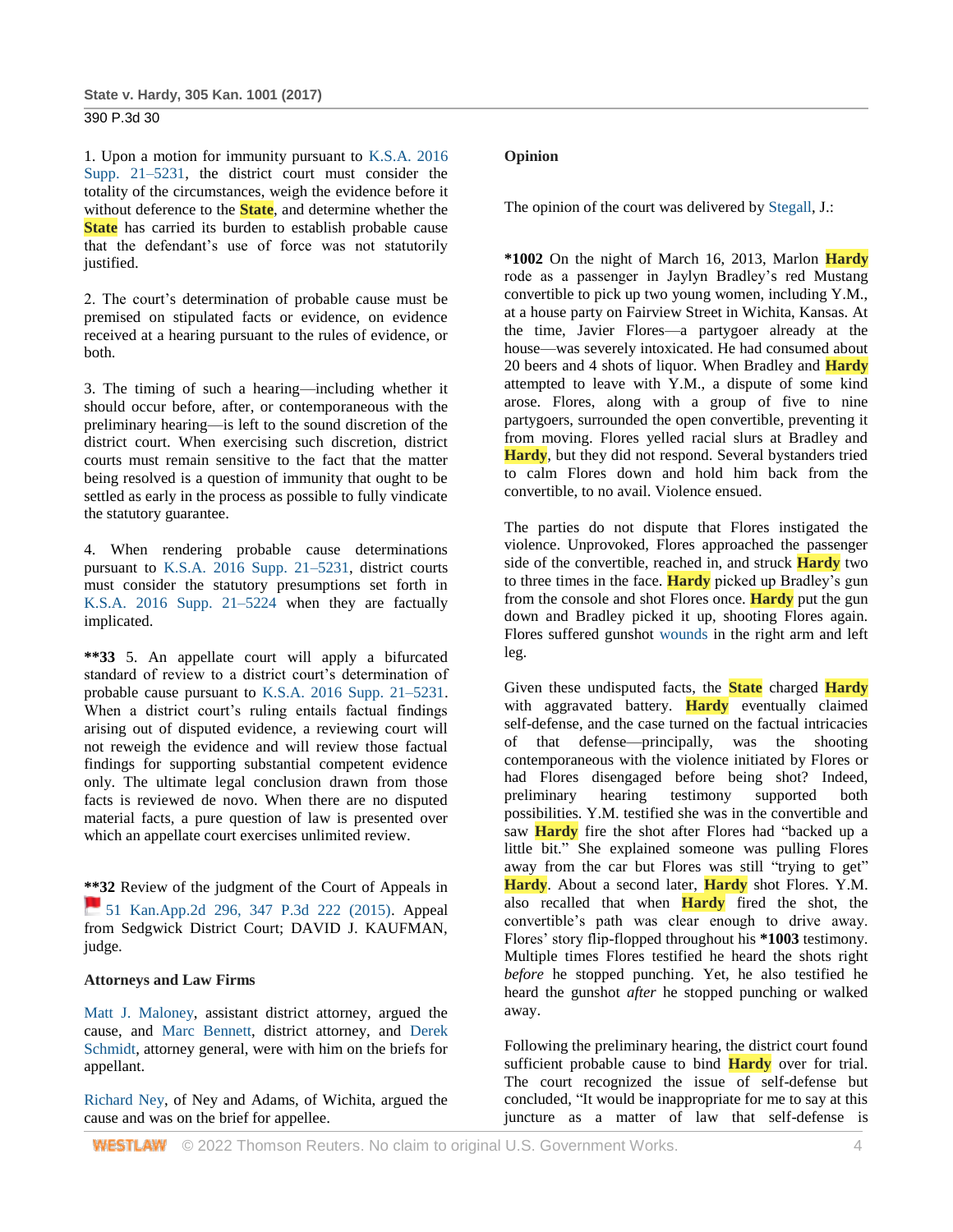appropriate." Subsequently, **Hardy** moved for a grant of immunity pursuant to K.S.A. 2016 Supp. [21–5231\(a\)—](http://www.westlaw.com/Link/Document/FullText?findType=L&pubNum=1001553&cite=KSSTS21-5231&originatingDoc=Iac380380098211e7b984d2f99f0977c6&refType=SP&originationContext=document&vr=3.0&rs=cblt1.0&transitionType=DocumentItem&contextData=(sc.Search)#co_pp_8b3b0000958a4)Kansas' self-defense immunity statute—and asked for a probable cause hearing. Citing **[State](https://1.next.westlaw.com/Link/RelatedInformation/Flag?documentGuid=I57c99f38844411e2bae99fc449e7cd17&transitionType=InlineKeyCiteFlags&originationContext=docHeaderFlag&Rank=1&ppcid=ff0e76f57f5a4df687371872e7b1430e&contextData=(sc.Search))** *v*. *Ultreras*[, 296 Kan. 828, 295 P.3d 1020 \(2013\),](http://www.westlaw.com/Link/Document/FullText?findType=Y&serNum=2029967524&pubNum=0004645&originatingDoc=Iac380380098211e7b984d2f99f0977c6&refType=RP&originationContext=document&vr=3.0&rs=cblt1.0&transitionType=DocumentItem&contextData=(sc.Search)) **Hardy** claimed he was immune from prosecution unless the **State** could establish probable cause that he was not justified in his use of force. He argued the evidence taken at the preliminary hearing showed Flores' attack was unprovoked and **Hardy's** use of force was justified to protect himself or another pursuant to [K.S.A. 2016 Supp.](http://www.westlaw.com/Link/Document/FullText?findType=L&pubNum=1001553&cite=KSSTS21-5222&originatingDoc=Iac380380098211e7b984d2f99f0977c6&refType=SP&originationContext=document&vr=3.0&rs=cblt1.0&transitionType=DocumentItem&contextData=(sc.Search)#co_pp_8b3b0000958a4)   $21 - 5222(a)$ .

**\*\*34** The district court conducted the requested hearing, first observing that pursuant to *[Ultreras](https://1.next.westlaw.com/Link/RelatedInformation/Flag?documentGuid=I57c99f38844411e2bae99fc449e7cd17&transitionType=InlineKeyCiteFlags&originationContext=docHeaderFlag&Rank=1&ppcid=ff0e76f57f5a4df687371872e7b1430e&contextData=(sc.Search))*, the **State** had the burden to show probable cause that force was not justified. The court recognized *[Ultreras](https://1.next.westlaw.com/Link/RelatedInformation/Flag?documentGuid=I57c99f38844411e2bae99fc449e7cd17&transitionType=InlineKeyCiteFlags&originationContext=docHeaderFlag&Rank=1&ppcid=ff0e76f57f5a4df687371872e7b1430e&contextData=(sc.Search))* "reach[ed] no holding regarding the procedures by which the immunity defense should be presented to or resolved by the District Court."

**Hardy** advocated for an evidentiary presentation in the presence of the defendant with a right to confrontation. **Hardy** acknowledged "it's still an open question" whether an evidentiary hearing is required pursuant to [K.S.A. 2016 Supp. 21–5231](http://www.westlaw.com/Link/Document/FullText?findType=L&pubNum=1001553&cite=KSSTS21-5231&originatingDoc=Iac380380098211e7b984d2f99f0977c6&refType=LQ&originationContext=document&vr=3.0&rs=cblt1.0&transitionType=DocumentItem&contextData=(sc.Search)) but argued the hearing "must be something more than the Court looking at an affidavit of probable cause, if you will, that can make that determination because, obviously, that can be structured in any way charging authorities wish to structure it."

The **State** conceded that *[Ultreras](https://1.next.westlaw.com/Link/RelatedInformation/Flag?documentGuid=I57c99f38844411e2bae99fc449e7cd17&transitionType=InlineKeyCiteFlags&originationContext=docHeaderFlag&Rank=1&ppcid=ff0e76f57f5a4df687371872e7b1430e&contextData=(sc.Search))* gave no explicit procedural guidance but pointed out that while reaching our decision in *[Ultreras](https://1.next.westlaw.com/Link/RelatedInformation/Flag?documentGuid=I57c99f38844411e2bae99fc449e7cd17&transitionType=InlineKeyCiteFlags&originationContext=docHeaderFlag&Rank=1&ppcid=ff0e76f57f5a4df687371872e7b1430e&contextData=(sc.Search))*, we looked to a decision by the Kentucky Supreme Court in *[Rodgers v. Com](https://1.next.westlaw.com/Link/RelatedInformation/Flag?documentGuid=I23dcaada631911deabded03f2b83b8a4&transitionType=InlineKeyCiteFlags&originationContext=docHeaderFlag&Rank=1&ppcid=ff0e76f57f5a4df687371872e7b1430e&contextData=(sc.Search))*., 285 [S.W.3d 740 \(Ky.2009\).](http://www.westlaw.com/Link/Document/FullText?findType=Y&serNum=2019223332&pubNum=0004644&originatingDoc=Iac380380098211e7b984d2f99f0977c6&refType=RP&originationContext=document&vr=3.0&rs=cblt1.0&transitionType=DocumentItem&contextData=(sc.Search)) There, interpreting a similar self-defense immunity statute, the Kentucky Supreme Court refused to require an evidentiary hearing because one had **\*1004** not been expressly required in the plain language of the immunity statute. [285 S.W.3d at 755.](https://1.next.westlaw.com/Link/RelatedInformation/Flag?documentGuid=I23dcaada631911deabded03f2b83b8a4&transitionType=InlineKeyCiteFlags&originationContext=docHeaderFlag&Rank=1&ppcid=ff0e76f57f5a4df687371872e7b1430e&contextData=(sc.Search)) Following *[Rodgers](https://1.next.westlaw.com/Link/RelatedInformation/Flag?documentGuid=I23dcaada631911deabded03f2b83b8a4&transitionType=InlineKeyCiteFlags&originationContext=docHeaderFlag&Rank=1&ppcid=ff0e76f57f5a4df687371872e7b1430e&contextData=(sc.Search))*, the **State** argued an evidentiary hearing was not required and the district court could review witness statements and police affidavits to make its finding. Finally, and most important, the **State** argued the court must resolve conflicting evidence in the light most favorable to the **State**.

In turn, **Hardy** responded that [K.S.A. 2016 Supp.](http://www.westlaw.com/Link/Document/FullText?findType=L&pubNum=1001553&cite=KSSTS21-5231&originatingDoc=Iac380380098211e7b984d2f99f0977c6&refType=LQ&originationContext=document&vr=3.0&rs=cblt1.0&transitionType=DocumentItem&contextData=(sc.Search))  [21–5231](http://www.westlaw.com/Link/Document/FullText?findType=L&pubNum=1001553&cite=KSSTS21-5231&originatingDoc=Iac380380098211e7b984d2f99f0977c6&refType=LQ&originationContext=document&vr=3.0&rs=cblt1.0&transitionType=DocumentItem&contextData=(sc.Search)) provides more protection than the usual probable cause determination—a "true immunity"—otherwise the statute is "wasted verbiage." **Hardy** asked for an independent finding "based on what *[Ultreras](https://1.next.westlaw.com/Link/RelatedInformation/Flag?documentGuid=I57c99f38844411e2bae99fc449e7cd17&transitionType=InlineKeyCiteFlags&originationContext=docHeaderFlag&Rank=1&ppcid=ff0e76f57f5a4df687371872e7b1430e&contextData=(sc.Search))* talked

about and *[Rodgers](https://1.next.westlaw.com/Link/RelatedInformation/Flag?documentGuid=I23dcaada631911deabded03f2b83b8a4&transitionType=InlineKeyCiteFlags&originationContext=docHeaderFlag&Rank=1&ppcid=ff0e76f57f5a4df687371872e7b1430e&contextData=(sc.Search))* talks about ... the totality of the circumstances is what the Court should look at. There's no talk about that all evidence should be interpreted in favor of the prosecution."

The district court acknowledged that "reasonable minds can certainly disagree"; however, "it is wholly inappropriate, in my opinion, for a judge at a preliminary hearing to make findings under ... 21–5231, the current statute." The court further explained:

"My ruling at the preliminary hearing was simply that there was probable cause that a crime was committed ... and probable cause to believe the defendant committed it. That's the purpose of a preliminary hearing. I didn't go outside those parameters. It's inappropriate. I voiced no opinion on whether the defendant could use self-defense or whether it was justified.

"And I do not believe that a finding of probable cause at a preliminary hearing means implicitly the statute has been complied with."

Turning to the procedure for a self-defense immunity hearing, the court continued:

"So ultimately our Supreme Court says we like *[Rodgers](https://1.next.westlaw.com/Link/RelatedInformation/Flag?documentGuid=I23dcaada631911deabded03f2b83b8a4&transitionType=InlineKeyCiteFlags&originationContext=docHeaderFlag&Rank=1&ppcid=ff0e76f57f5a4df687371872e7b1430e&contextData=(sc.Search))*. We like the Kentucky Supreme Court. ... [T]he Court directed in *[Rodgers](https://1.next.westlaw.com/Link/RelatedInformation/Flag?documentGuid=I23dcaada631911deabded03f2b83b8a4&transitionType=InlineKeyCiteFlags&originationContext=docHeaderFlag&Rank=1&ppcid=ff0e76f57f5a4df687371872e7b1430e&contextData=(sc.Search))* that once a defendant raises the issue of immunity—and that's what's been raised here by statute—the **State** has the burden to establish probable cause. And it may do so by directing the Court's attention to the evidence in the record, including witness statements, investigative letters prepared by law enforcement officers, photographs, and other documents of record.

"Based on that language, and that language alone in the context of this opinion, I do not believe that the **State's** required to present evidence, per se, as far as **\*1005** sworn witness testimony, whether to lay foundation for me to review photographs or whether [to] lay foundation for any other documents they want me to look at."

The lower court thus ruled the parties could present whatever evidence they wanted in any form. In response, the parties submitted the matter to the court on the existing record, which included the sworn testimony from the preliminary hearing along with certain designated documentary evidence, including police interviews with **Hardy** and Y.M. along with law enforcement affidavits.

Ultimately, the district court weighed the evidence and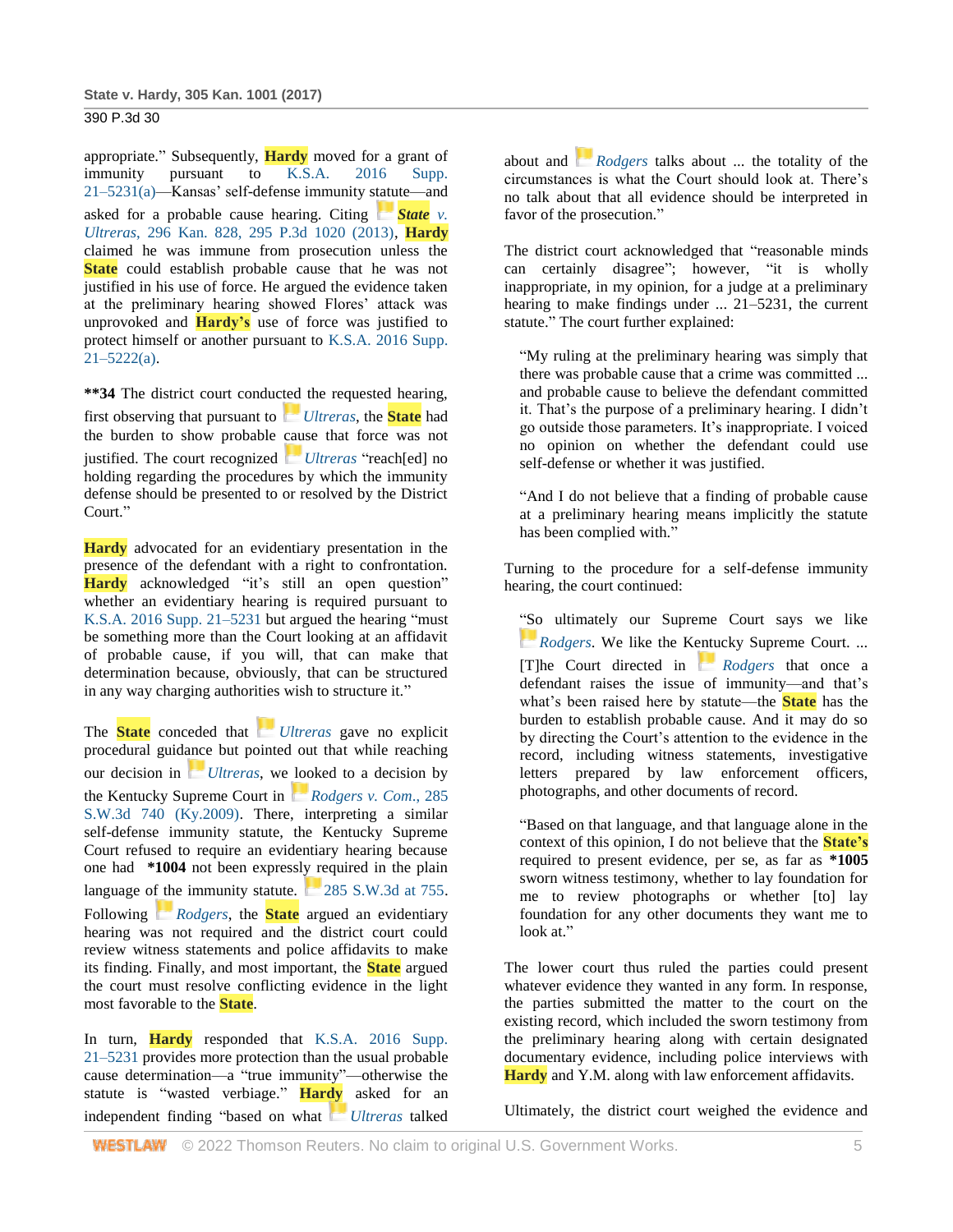granted **Hardy's** motion, holding **\*\*35** he was immune from prosecution pursuant to [K.S.A. 2016 Supp. 21–5231.](http://www.westlaw.com/Link/Document/FullText?findType=L&pubNum=1001553&cite=KSSTS21-5231&originatingDoc=Iac380380098211e7b984d2f99f0977c6&refType=LQ&originationContext=document&vr=3.0&rs=cblt1.0&transitionType=DocumentItem&contextData=(sc.Search)) The court concluded **Hardy** used "deadly force" as defined in K.S.A. 2016 Supp.  $21-5221(a)(2)$ , but the presumption of reasonableness set forth in [K.S.A. 2016](http://www.westlaw.com/Link/Document/FullText?findType=L&pubNum=1001553&cite=KSSTS21-5224&originatingDoc=Iac380380098211e7b984d2f99f0977c6&refType=SP&originationContext=document&vr=3.0&rs=cblt1.0&transitionType=DocumentItem&contextData=(sc.Search)#co_pp_a5e1000094854)  Supp.  $21-5224(a)(1)(A)$  applied because Flores entered an occupied vehicle to strike **Hardy**. Therefore, the court found the **State** had failed to carry its burden of probable cause:

"Based on the defendant, as I find it, having been struck while a passenger in the car, which was a convertible with its top down, and being struck in the face by the victim two or three times, this type of action by the victim can cause great bodily harm, thus causing the defendant having to prevent imminent great bodily harm."

In so ruling, the district court recognized that "a conflict in the evidence exists, and it's inherent," but "[i]f this is just an exercise in determining whether there are conflicts in [the] evidence or the information provided to a district court judge ... this statute is meaningless." The court expressly made the following findings of fact after considering the totality of the evidence: (1) **Hardy** could not escape; (2) Flores instigated the violence inside the vehicle; (3) **Hardy** told Flores to stop; and (4) at the time **Hardy** shot Flores, Flores was "very close to the defendant regardless, and the time between the punches and the shot fired is mere seconds."

On appeal, the Court of Appeals reversed and remanded, holding: (1) "[A] district court must conduct an evidentiary hearing on a motion for self-defense immunity"; and (2) "[t]he district court must view the evidence in a light favoring the **State**." *[S](https://1.next.westlaw.com/Link/RelatedInformation/Flag?documentGuid=I5df036e0d52411e4b4bafa136b480ad2&transitionType=InlineKeyCiteFlags&originationContext=docHeaderFlag&Rank=1&ppcid=ff0e76f57f5a4df687371872e7b1430e&contextData=(sc.Search))tate v. [Hardy](https://1.next.westlaw.com/Link/RelatedInformation/Flag?documentGuid=I5df036e0d52411e4b4bafa136b480ad2&transitionType=InlineKeyCiteFlags&originationContext=docHeaderFlag&Rank=1&ppcid=ff0e76f57f5a4df687371872e7b1430e&contextData=(sc.Search))*, [51 Kan.App.2d 296, 304, 347 P.3d 222 \(2015\).](http://www.westlaw.com/Link/Document/FullText?findType=Y&serNum=2035710271&pubNum=0000460&originatingDoc=Iac380380098211e7b984d2f99f0977c6&refType=RP&fi=co_pp_sp_460_304&originationContext=document&vr=3.0&rs=cblt1.0&transitionType=DocumentItem&contextData=(sc.Search)#co_pp_sp_460_304) The Court of Appeals acknowledged that *[Ultreras](https://1.next.westlaw.com/Link/RelatedInformation/Flag?documentGuid=I57c99f38844411e2bae99fc449e7cd17&transitionType=InlineKeyCiteFlags&originationContext=docHeaderFlag&Rank=1&ppcid=ff0e76f57f5a4df687371872e7b1430e&contextData=(sc.Search))* declined to outline the procedures for presenting or resolving an immunity claim but explained, **\*1006** "This case requires us to fill that void."  $\blacksquare$  51 Kan.App.2d at 296, 347 P.3d [222.](http://www.westlaw.com/Link/Document/FullText?findType=Y&serNum=2035710271&pubNum=0000460&originatingDoc=Iac380380098211e7b984d2f99f0977c6&refType=RP&fi=co_pp_sp_460_296&originationContext=document&vr=3.0&rs=cblt1.0&transitionType=DocumentItem&contextData=(sc.Search)#co_pp_sp_460_296) In so doing, the panel held:

"[A] district court must conduct an evidentiary hearing on a motion for self-defense immunity, unless the parties otherwise stipulate to the factual record. The rules of evidence apply. At the hearing, the **State** has the burden to establish probable cause that the defendant acted without legal justification in using force. The district court must view the evidence in a light favoring the **State**, meaning conflicts in the evidence must be resolved to the **State's** benefit and against a finding of immunity. Whenever possible, a district court should combine the hearing on the motion

with a defendant's preliminary examination." *[H](https://1.next.westlaw.com/Link/RelatedInformation/Flag?documentGuid=I5df036e0d52411e4b4bafa136b480ad2&transitionType=InlineKeyCiteFlags&originationContext=docHeaderFlag&Rank=1&ppcid=ff0e76f57f5a4df687371872e7b1430e&contextData=(sc.Search))ardy*[, 51 Kan.App.2d at 304, 347 P.3d 222.](https://1.next.westlaw.com/Link/RelatedInformation/Flag?documentGuid=I5df036e0d52411e4b4bafa136b480ad2&transitionType=InlineKeyCiteFlags&originationContext=docHeaderFlag&Rank=1&ppcid=ff0e76f57f5a4df687371872e7b1430e&contextData=(sc.Search))

Applying these standards, the panel concluded the district court erroneously granted self-defense immunity to **Hardy** and reversed and remanded for further proceedings. [51 Kan.App.2d at 296–97, 347 P.3d 222.](https://1.next.westlaw.com/Link/RelatedInformation/Flag?documentGuid=I5df036e0d52411e4b4bafa136b480ad2&transitionType=InlineKeyCiteFlags&originationContext=docHeaderFlag&Rank=1&ppcid=ff0e76f57f5a4df687371872e7b1430e&contextData=(sc.Search)) Of particular concern to the panel was the fact that the district court recognized factual conflicts but "plainly resolved at least some of those conflicts in deciding the motion and did so favorably to  $\frac{\text{Hardy}}{\text{Hardy}}$ . [Kan.App.2d at 298, 347 P.3d 222.](http://www.westlaw.com/Link/Document/FullText?findType=Y&serNum=2035710271&pubNum=0000460&originatingDoc=Iac380380098211e7b984d2f99f0977c6&refType=RP&fi=co_pp_sp_460_298&originationContext=document&vr=3.0&rs=cblt1.0&transitionType=DocumentItem&contextData=(sc.Search)#co_pp_sp_460_298) In rejecting this approach, the panel **stated** that "the *[Ultreras](https://1.next.westlaw.com/Link/RelatedInformation/Flag?documentGuid=I57c99f38844411e2bae99fc449e7cd17&transitionType=InlineKeyCiteFlags&originationContext=docHeaderFlag&Rank=1&ppcid=ff0e76f57f5a4df687371872e7b1430e&contextData=(sc.Search))* decision effectively adopts the requirements imposed at a preliminary examination or hearing" for determinations pursuant to [K.S.A. 2014 Supp. 21–5231.](http://www.westlaw.com/Link/Document/FullText?findType=L&pubNum=1001553&cite=KSSTS21-5231&originatingDoc=Iac380380098211e7b984d2f99f0977c6&refType=LQ&originationContext=document&vr=3.0&rs=cblt1.0&transitionType=DocumentItem&contextData=(sc.Search)) 51 [Kan.App.2d at 299–300, 347 P.3d 222.](http://www.westlaw.com/Link/Document/FullText?findType=Y&serNum=2035710271&pubNum=0000460&originatingDoc=Iac380380098211e7b984d2f99f0977c6&refType=RP&fi=co_pp_sp_460_299&originationContext=document&vr=3.0&rs=cblt1.0&transitionType=DocumentItem&contextData=(sc.Search)#co_pp_sp_460_299)

## Therefore:

"Following that lead [in *[Ultreras](https://1.next.westlaw.com/Link/RelatedInformation/Flag?documentGuid=I57c99f38844411e2bae99fc449e7cd17&transitionType=InlineKeyCiteFlags&originationContext=docHeaderFlag&Rank=1&ppcid=ff0e76f57f5a4df687371872e7b1430e&contextData=(sc.Search))*], we see no reason the procedural structure of a preliminary examination shouldn't similarly be incorporated for handling self-defense immunity claims. Nothing in either the self-defense immunity statute or *[Ultreras](https://1.next.westlaw.com/Link/RelatedInformation/Flag?documentGuid=I57c99f38844411e2bae99fc449e7cd17&transitionType=InlineKeyCiteFlags&originationContext=docHeaderFlag&Rank=1&ppcid=ff0e76f57f5a4df687371872e7b1430e&contextData=(sc.Search))* shouts out to the contrary. As we suggest, the preliminary examination and a request for self-defense immunity typically ought to be decided in a single hearing with a single set of ground rules. The district court, therefore, should hold an evidentiary hearing on a claim for self-defense at which the rules of evidence apply. That is how preliminary examinations now operate. *[State](http://www.westlaw.com/Link/Document/FullText?findType=Y&serNum=1984103879&pubNum=0000458&originatingDoc=Iac380380098211e7b984d2f99f0977c6&refType=RP&fi=co_pp_sp_458_599&originationContext=document&vr=3.0&rs=cblt1.0&transitionType=DocumentItem&contextData=(sc.Search)#co_pp_sp_458_599) v. Cremer*[, 234 Kan. 594, 599–600, 676](http://www.westlaw.com/Link/Document/FullText?findType=Y&serNum=1984103879&pubNum=0000458&originatingDoc=Iac380380098211e7b984d2f99f0977c6&refType=RP&fi=co_pp_sp_458_599&originationContext=document&vr=3.0&rs=cblt1.0&transitionType=DocumentItem&contextData=(sc.Search)#co_pp_sp_458_599) P.2d 59 (1984); see *In re H.N.*[, 45 Kan.App.2d 1059, 1069, 257 P.3d](http://www.westlaw.com/Link/Document/FullText?findType=Y&serNum=2025477378&pubNum=0000460&originatingDoc=Iac380380098211e7b984d2f99f0977c6&refType=RP&fi=co_pp_sp_460_1069&originationContext=document&vr=3.0&rs=cblt1.0&transitionType=DocumentItem&contextData=(sc.Search)#co_pp_sp_460_1069)  [821 \(2011\).](http://www.westlaw.com/Link/Document/FullText?findType=Y&serNum=2025477378&pubNum=0000460&originatingDoc=Iac380380098211e7b984d2f99f0977c6&refType=RP&fi=co_pp_sp_460_1069&originationContext=document&vr=3.0&rs=cblt1.0&transitionType=DocumentItem&contextData=(sc.Search)#co_pp_sp_460_1069) So the **State** would be obligated to call witnesses and lay appropriate foundations for documentary evidence; it could not rely on inadmissible hearsay.

### **\*\*36** ....

"Again, consistent with preliminary examinations, the district court should not resolve conflicts in the evidence and, rather, ought to construe the record in a light favoring the **State**. The district court's evaluation of evidence at a preliminary examination has been stated this way: 'If there is conflicting testimony, the **\*1007** preliminary hearing judge must accept the version of the testimony which is most favorable to the **State**.' *State v. Bell*[, 268 Kan. 764, 764–65, 1 P.3d 325](http://www.westlaw.com/Link/Document/FullText?findType=Y&serNum=2000071084&pubNum=0004645&originatingDoc=Iac380380098211e7b984d2f99f0977c6&refType=RP&originationContext=document&vr=3.0&rs=cblt1.0&transitionType=DocumentItem&contextData=(sc.Search))  [\(2000\);](http://www.westlaw.com/Link/Document/FullText?findType=Y&serNum=2000071084&pubNum=0004645&originatingDoc=Iac380380098211e7b984d2f99f0977c6&refType=RP&originationContext=document&vr=3.0&rs=cblt1.0&transitionType=DocumentItem&contextData=(sc.Search)) see *State v. Whittington*[, 260 Kan. 873, 877,](http://www.westlaw.com/Link/Document/FullText?findType=Y&serNum=1996240174&pubNum=0000458&originatingDoc=Iac380380098211e7b984d2f99f0977c6&refType=RP&fi=co_pp_sp_458_877&originationContext=document&vr=3.0&rs=cblt1.0&transitionType=DocumentItem&contextData=(sc.Search)#co_pp_sp_458_877)  [926 P.2d 237 \(1996\);](http://www.westlaw.com/Link/Document/FullText?findType=Y&serNum=1996240174&pubNum=0000458&originatingDoc=Iac380380098211e7b984d2f99f0977c6&refType=RP&fi=co_pp_sp_458_877&originationContext=document&vr=3.0&rs=cblt1.0&transitionType=DocumentItem&contextData=(sc.Search)#co_pp_sp_458_877) *State v. Wilson*[, 47 Kan.App.2d](http://www.westlaw.com/Link/Document/FullText?findType=Y&serNum=2027568566&pubNum=0000460&originatingDoc=Iac380380098211e7b984d2f99f0977c6&refType=RP&fi=co_pp_sp_460_6&originationContext=document&vr=3.0&rs=cblt1.0&transitionType=DocumentItem&contextData=(sc.Search)#co_pp_sp_460_6)  [1, 6, 275 P.3d 51 \(2008\).](http://www.westlaw.com/Link/Document/FullText?findType=Y&serNum=2027568566&pubNum=0000460&originatingDoc=Iac380380098211e7b984d2f99f0977c6&refType=RP&fi=co_pp_sp_460_6&originationContext=document&vr=3.0&rs=cblt1.0&transitionType=DocumentItem&contextData=(sc.Search)#co_pp_sp_460_6) The issue of self-defense

**WESTLAW** © 2022 Thomson Reuters. No claim to original U.S. Government Works. 6 6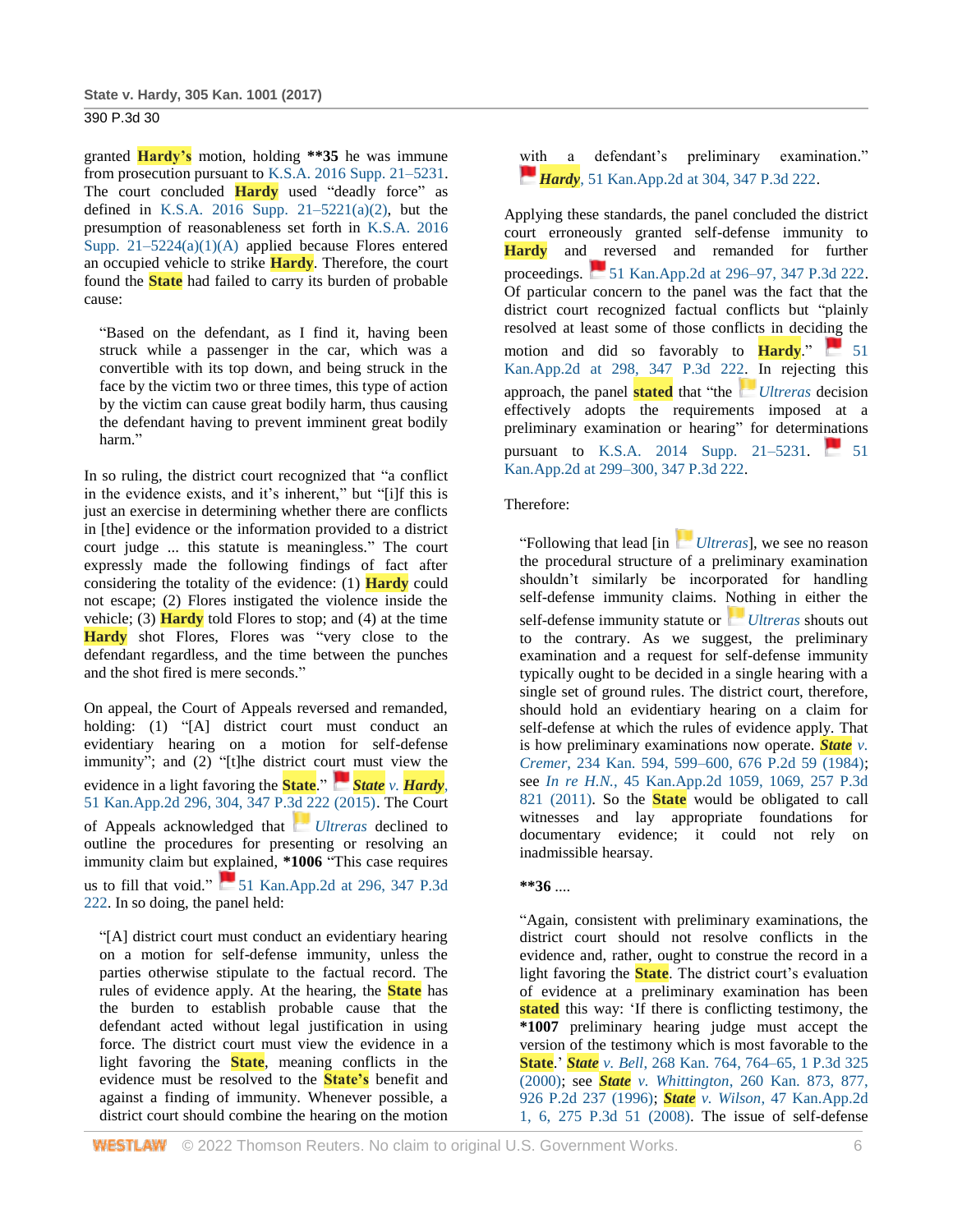immunity is inextricably bound up in guilt or innocence, and consistent with the strong preference for jurors making fact determinations in criminal cases, the preliminary examination standard preserves that function. A district court would otherwise usurp that role in considering self-defense immunity. *Cf. [State](https://1.next.westlaw.com/Link/RelatedInformation/Flag?documentGuid=I9e7f7c4bf61411e2981fa20c4f198a69&transitionType=InlineKeyCiteFlags&originationContext=docHeaderFlag&Rank=1&ppcid=ff0e76f57f5a4df687371872e7b1430e&contextData=(sc.Search)) v. Brooks*[, 297 Kan. 945, 951, 305 P.3d 634 \(2013\)](http://www.westlaw.com/Link/Document/FullText?findType=Y&serNum=2031167151&pubNum=0000458&originatingDoc=Iac380380098211e7b984d2f99f0977c6&refType=RP&fi=co_pp_sp_458_951&originationContext=document&vr=3.0&rs=cblt1.0&transitionType=DocumentItem&contextData=(sc.Search)#co_pp_sp_458_951) (cautioning appellate judges against venturing credibility assessments as 'invad[ing] the province of the jury')."  $\blacksquare$  51 Kan.App.2d at 300–01, 347 P.3d [222.](http://www.westlaw.com/Link/Document/FullText?findType=Y&serNum=2035710271&pubNum=0000460&originatingDoc=Iac380380098211e7b984d2f99f0977c6&refType=RP&fi=co_pp_sp_460_300&originationContext=document&vr=3.0&rs=cblt1.0&transitionType=DocumentItem&contextData=(sc.Search)#co_pp_sp_460_300)

We granted **Hardy's** petition for review in which he claims (1) the Court of Appeals erred by concluding that district courts must resolve evidentiary disputes in favor of the **State** when ruling on a defendant's motion for immunity pursuant to [K.S.A. 2016 Supp. 21–5231;](http://www.westlaw.com/Link/Document/FullText?findType=L&pubNum=1001553&cite=KSSTS21-5231&originatingDoc=Iac380380098211e7b984d2f99f0977c6&refType=LQ&originationContext=document&vr=3.0&rs=cblt1.0&transitionType=DocumentItem&contextData=(sc.Search)) and (2) the district court's determination that **Hardy** was entitled to statutory immunity was both supported by substantial competent evidence and correct as a matter of law. We agree with **Hardy** on both counts, reverse the Court of Appeals, and affirm the district court's grant of immunity and dismissal of the case against **Hardy**. In the course of setting forth our holding below, we will also address and discuss the ancillary procedural questions raised by the parties and lower courts.

### ANALYSIS

The Court of Appeals grounded its decision in this case on the conclusion that *[Ultreras](https://1.next.westlaw.com/Link/RelatedInformation/Flag?documentGuid=I57c99f38844411e2bae99fc449e7cd17&transitionType=InlineKeyCiteFlags&originationContext=docHeaderFlag&Rank=1&ppcid=ff0e76f57f5a4df687371872e7b1430e&contextData=(sc.Search))* "effectively" adopted the "requirements" of a preliminary hearing for immunity determinations pursuant to [K.S.A. 2014 Supp. 21–5231](http://www.westlaw.com/Link/Document/FullText?findType=L&pubNum=1001553&cite=KSSTS21-5231&originatingDoc=Iac380380098211e7b984d2f99f0977c6&refType=LQ&originationContext=document&vr=3.0&rs=cblt1.0&transitionType=DocumentItem&contextData=(sc.Search)) (formerly cited as [K.S.A. 21–3219\)](http://www.westlaw.com/Link/Document/FullText?findType=L&pubNum=1001553&cite=KSSTS21-3219&originatingDoc=Iac380380098211e7b984d2f99f0977c6&refType=LQ&originationContext=document&vr=3.0&rs=cblt1.0&transitionType=DocumentItem&contextData=(sc.Search)). [51](https://1.next.westlaw.com/Link/RelatedInformation/Flag?documentGuid=I5df036e0d52411e4b4bafa136b480ad2&transitionType=InlineKeyCiteFlags&originationContext=docHeaderFlag&Rank=1&ppcid=ff0e76f57f5a4df687371872e7b1430e&contextData=(sc.Search))  [Kan.App.2d at 299–300, 347 P.3d 222.](http://www.westlaw.com/Link/Document/FullText?findType=Y&serNum=2035710271&pubNum=0000460&originatingDoc=Iac380380098211e7b984d2f99f0977c6&refType=RP&fi=co_pp_sp_460_299&originationContext=document&vr=3.0&rs=cblt1.0&transitionType=DocumentItem&contextData=(sc.Search)#co_pp_sp_460_299) Consistent with the *[Hardy](https://1.next.westlaw.com/Link/RelatedInformation/Flag?documentGuid=I5df036e0d52411e4b4bafa136b480ad2&transitionType=InlineKeyCiteFlags&originationContext=docHeaderFlag&Rank=1&ppcid=ff0e76f57f5a4df687371872e7b1430e&contextData=(sc.Search))* panel decision, other panels of the Court of Appeals have reached the same result. See **[State](https://1.next.westlaw.com/Link/RelatedInformation/Flag?documentGuid=I281fbf097aa111e5a807ad48145ed9f1&transitionType=InlineKeyCiteFlags&originationContext=docHeaderFlag&Rank=1&ppcid=ff0e76f57f5a4df687371872e7b1430e&contextData=(sc.Search))** *v*. *Evans*[, 51 Kan.App.2d 1043, 1052, 360 P.3d 1086 \(2015\)](http://www.westlaw.com/Link/Document/FullText?findType=Y&serNum=2037450044&pubNum=0000460&originatingDoc=Iac380380098211e7b984d2f99f0977c6&refType=RP&fi=co_pp_sp_460_1052&originationContext=document&vr=3.0&rs=cblt1.0&transitionType=DocumentItem&contextData=(sc.Search)#co_pp_sp_460_1052) ("A defendant's motion for self-defense immunity is a *dispositive* motion. ... As with any dispositive motion filed before ... trial ... the evidence must be weighed in the light most favorable to the nonmoving party."), *rev'd* [305](http://www.westlaw.com/Link/Document/FullText?findType=Y&serNum=2041235386&pubNum=0000999&originatingDoc=Iac380380098211e7b984d2f99f0977c6&refType=RP&originationContext=document&vr=3.0&rs=cblt1.0&transitionType=DocumentItem&contextData=(sc.Search))  [Kan. ––––, 389 P.3d 1278 \(No. 112,000, 2017 WL](http://www.westlaw.com/Link/Document/FullText?findType=Y&serNum=2041235386&pubNum=0000999&originatingDoc=Iac380380098211e7b984d2f99f0977c6&refType=RP&originationContext=document&vr=3.0&rs=cblt1.0&transitionType=DocumentItem&contextData=(sc.Search))  [987283,](http://www.westlaw.com/Link/Document/FullText?findType=Y&serNum=2041235386&pubNum=0000999&originatingDoc=Iac380380098211e7b984d2f99f0977c6&refType=RP&originationContext=document&vr=3.0&rs=cblt1.0&transitionType=DocumentItem&contextData=(sc.Search)) this day decided); *[S](https://1.next.westlaw.com/Link/RelatedInformation/Flag?documentGuid=If69976d0928f11e6a46fa4c1b9f16bf3&transitionType=InlineKeyCiteFlags&originationContext=docHeaderFlag&Rank=1&ppcid=ff0e76f57f5a4df687371872e7b1430e&contextData=(sc.Search))tate [v. Wiseman](https://1.next.westlaw.com/Link/RelatedInformation/Flag?documentGuid=If69976d0928f11e6a46fa4c1b9f16bf3&transitionType=InlineKeyCiteFlags&originationContext=docHeaderFlag&Rank=1&ppcid=ff0e76f57f5a4df687371872e7b1430e&contextData=(sc.Search))*, No. [113468, 2016 WL 6024582, at \\*9 \(Kan.App.2016\)](http://www.westlaw.com/Link/Document/FullText?findType=Y&serNum=2040073937&pubNum=0000999&originatingDoc=Iac380380098211e7b984d2f99f0977c6&refType=RP&originationContext=document&vr=3.0&rs=cblt1.0&transitionType=DocumentItem&contextData=(sc.Search)) (unpublished opinion) ("But the most central feature of the *[Ultreras](https://1.next.westlaw.com/Link/RelatedInformation/Flag?documentGuid=I57c99f38844411e2bae99fc449e7cd17&transitionType=InlineKeyCiteFlags&originationContext=docHeaderFlag&Rank=1&ppcid=ff0e76f57f5a4df687371872e7b1430e&contextData=(sc.Search))* ruling was that the **\*1008 State** had to meet a probable-cause standard. We agree with *[Hardy](https://1.next.westlaw.com/Link/RelatedInformation/Flag?documentGuid=I5df036e0d52411e4b4bafa136b480ad2&transitionType=InlineKeyCiteFlags&originationContext=docHeaderFlag&Rank=1&ppcid=ff0e76f57f5a4df687371872e7b1430e&contextData=(sc.Search))* and *[Evans](https://1.next.westlaw.com/Link/RelatedInformation/Flag?documentGuid=I281fbf097aa111e5a807ad48145ed9f1&transitionType=InlineKeyCiteFlags&originationContext=docHeaderFlag&Rank=1&ppcid=ff0e76f57f5a4df687371872e7b1430e&contextData=(sc.Search))* that this strongly suggests that we apply the

same standards applicable in preliminary hearings to immunity hearings under [K.S.A. 2015 Supp. 21–5231.](http://www.westlaw.com/Link/Document/FullText?findType=L&pubNum=1001553&cite=KSSTS21-5231&originatingDoc=Iac380380098211e7b984d2f99f0977c6&refType=LQ&originationContext=document&vr=3.0&rs=cblt1.0&transitionType=DocumentItem&contextData=(sc.Search))"); *[S](https://1.next.westlaw.com/Link/RelatedInformation/Flag?documentGuid=I0fe3d4b08cfe11e68bf9cabfb8a03530&transitionType=InlineKeyCiteFlags&originationContext=docHeaderFlag&Rank=1&ppcid=ff0e76f57f5a4df687371872e7b1430e&contextData=(sc.Search))tate v. Uk*[, No. 113900, 2016 WL 5867236, at \\*7](https://1.next.westlaw.com/Link/RelatedInformation/Flag?documentGuid=I0fe3d4b08cfe11e68bf9cabfb8a03530&transitionType=InlineKeyCiteFlags&originationContext=docHeaderFlag&Rank=1&ppcid=ff0e76f57f5a4df687371872e7b1430e&contextData=(sc.Search))  [\(Kan.App.2016\)](http://www.westlaw.com/Link/Document/FullText?findType=Y&serNum=2039947384&pubNum=0000999&originatingDoc=Iac380380098211e7b984d2f99f0977c6&refType=RP&originationContext=document&vr=3.0&rs=cblt1.0&transitionType=DocumentItem&contextData=(sc.Search)) (unpublished opinion) ("[W]e will consider the evidence in a light most favorable to the **State**.").

While reasoning from parallel proceedings—whether dispositive motions or preliminary hearings—where factual disputes are resolved against the moving party is understandable, the Court of Appeals has read too much into our decision in *[Ultreras](https://1.next.westlaw.com/Link/RelatedInformation/Flag?documentGuid=I57c99f38844411e2bae99fc449e7cd17&transitionType=InlineKeyCiteFlags&originationContext=docHeaderFlag&Rank=1&ppcid=ff0e76f57f5a4df687371872e7b1430e&contextData=(sc.Search))*. That decision did not (in either intent or effect) adopt the procedural requirements of a preliminary hearing for immunity determinations pursuant to [K.S.A. 2016 Supp. 21–5231—](http://www.westlaw.com/Link/Document/FullText?findType=L&pubNum=1001553&cite=KSSTS21-5231&originatingDoc=Iac380380098211e7b984d2f99f0977c6&refType=LQ&originationContext=document&vr=3.0&rs=cblt1.0&transitionType=DocumentItem&contextData=(sc.Search))a fact we made explicit by warning that "we reach no holdings regarding the procedures by which the immunity defense should be presented to or resolved by the district court." *[U](https://1.next.westlaw.com/Link/RelatedInformation/Flag?documentGuid=I57c99f38844411e2bae99fc449e7cd17&transitionType=InlineKeyCiteFlags&originationContext=docHeaderFlag&Rank=1&ppcid=ff0e76f57f5a4df687371872e7b1430e&contextData=(sc.Search))ltreras*[, 296 Kan. at 845, 295 P.3d 1020.](https://1.next.westlaw.com/Link/RelatedInformation/Flag?documentGuid=I57c99f38844411e2bae99fc449e7cd17&transitionType=InlineKeyCiteFlags&originationContext=docHeaderFlag&Rank=1&ppcid=ff0e76f57f5a4df687371872e7b1430e&contextData=(sc.Search)) *[Ultreras](https://1.next.westlaw.com/Link/RelatedInformation/Flag?documentGuid=I57c99f38844411e2bae99fc449e7cd17&transitionType=InlineKeyCiteFlags&originationContext=docHeaderFlag&Rank=1&ppcid=ff0e76f57f5a4df687371872e7b1430e&contextData=(sc.Search))* settled only the limited questions of what evidentiary standard was required by [K.S.A. 2016 Supp. 21–5231](http://www.westlaw.com/Link/Document/FullText?findType=L&pubNum=1001553&cite=KSSTS21-5231&originatingDoc=Iac380380098211e7b984d2f99f0977c6&refType=LQ&originationContext=document&vr=3.0&rs=cblt1.0&transitionType=DocumentItem&contextData=(sc.Search)) (probable cause) and which party had the burden to satisfy the standard (the **State**). [296 Kan. at 845, 295](https://1.next.westlaw.com/Link/RelatedInformation/Flag?documentGuid=I57c99f38844411e2bae99fc449e7cd17&transitionType=InlineKeyCiteFlags&originationContext=docHeaderFlag&Rank=1&ppcid=ff0e76f57f5a4df687371872e7b1430e&contextData=(sc.Search))  [P.3d 1020.](http://www.westlaw.com/Link/Document/FullText?findType=Y&serNum=2029967524&pubNum=0000458&originatingDoc=Iac380380098211e7b984d2f99f0977c6&refType=RP&fi=co_pp_sp_458_845&originationContext=document&vr=3.0&rs=cblt1.0&transitionType=DocumentItem&contextData=(sc.Search)#co_pp_sp_458_845) Only now do we turn to the question as yet unaddressed by this court—what procedural rules govern a district court's resolution of a defendant's **\*\*37** claim of immunity pursuant to [K.S.A. 2016 Supp. 21–5231?](http://www.westlaw.com/Link/Document/FullText?findType=L&pubNum=1001553&cite=KSSTS21-5231&originatingDoc=Iac380380098211e7b984d2f99f0977c6&refType=LQ&originationContext=document&vr=3.0&rs=cblt1.0&transitionType=DocumentItem&contextData=(sc.Search)) In particular, how must a district court treat conflicting evidence?

**[1] [2] [3] [4] [5]**As with any problem of statutory interpretation, we turn first to the plain language of the statute itself. Because we are called upon to interpret the language of [K.S.A. 2016 Supp. 21–5231,](http://www.westlaw.com/Link/Document/FullText?findType=L&pubNum=1001553&cite=KSSTS21-5231&originatingDoc=Iac380380098211e7b984d2f99f0977c6&refType=LQ&originationContext=document&vr=3.0&rs=cblt1.0&transitionType=DocumentItem&contextData=(sc.Search)) we exercise unlimited review. *State v. Barlow*[, 303 Kan. 804, 813,](http://www.westlaw.com/Link/Document/FullText?findType=Y&serNum=2038326379&pubNum=0000458&originatingDoc=Iac380380098211e7b984d2f99f0977c6&refType=RP&fi=co_pp_sp_458_813&originationContext=document&vr=3.0&rs=cblt1.0&transitionType=DocumentItem&contextData=(sc.Search)#co_pp_sp_458_813)  [368 P.3d 331 \(2016\).](http://www.westlaw.com/Link/Document/FullText?findType=Y&serNum=2038326379&pubNum=0000458&originatingDoc=Iac380380098211e7b984d2f99f0977c6&refType=RP&fi=co_pp_sp_458_813&originationContext=document&vr=3.0&rs=cblt1.0&transitionType=DocumentItem&contextData=(sc.Search)#co_pp_sp_458_813) The principles of statutory interpretation and construction in Kansas are well known and often **stated**:

"A basic tenet of those rules is that the intent of the legislature governs if it can be ascertained. To divine legislative intent, a court begins by examining and interpreting the language the legislature used. Only if that language is ambiguous does a court rely on any revealing legislative history, background considerations that speak to legislative purpose, or canons of statutory construction. Generally, a court should not read language into a provision." *[U](https://1.next.westlaw.com/Link/RelatedInformation/Flag?documentGuid=I57c99f38844411e2bae99fc449e7cd17&transitionType=InlineKeyCiteFlags&originationContext=docHeaderFlag&Rank=1&ppcid=ff0e76f57f5a4df687371872e7b1430e&contextData=(sc.Search))ltreras*[, 296 Kan. at](https://1.next.westlaw.com/Link/RelatedInformation/Flag?documentGuid=I57c99f38844411e2bae99fc449e7cd17&transitionType=InlineKeyCiteFlags&originationContext=docHeaderFlag&Rank=1&ppcid=ff0e76f57f5a4df687371872e7b1430e&contextData=(sc.Search))  [843, 295 P.3d 1020.](http://www.westlaw.com/Link/Document/FullText?findType=Y&serNum=2029967524&pubNum=0000458&originatingDoc=Iac380380098211e7b984d2f99f0977c6&refType=RP&fi=co_pp_sp_458_843&originationContext=document&vr=3.0&rs=cblt1.0&transitionType=DocumentItem&contextData=(sc.Search)#co_pp_sp_458_843)

**\*1009** The immunity statute at issue provides as follows:

"(a) A person who uses force which, subject to the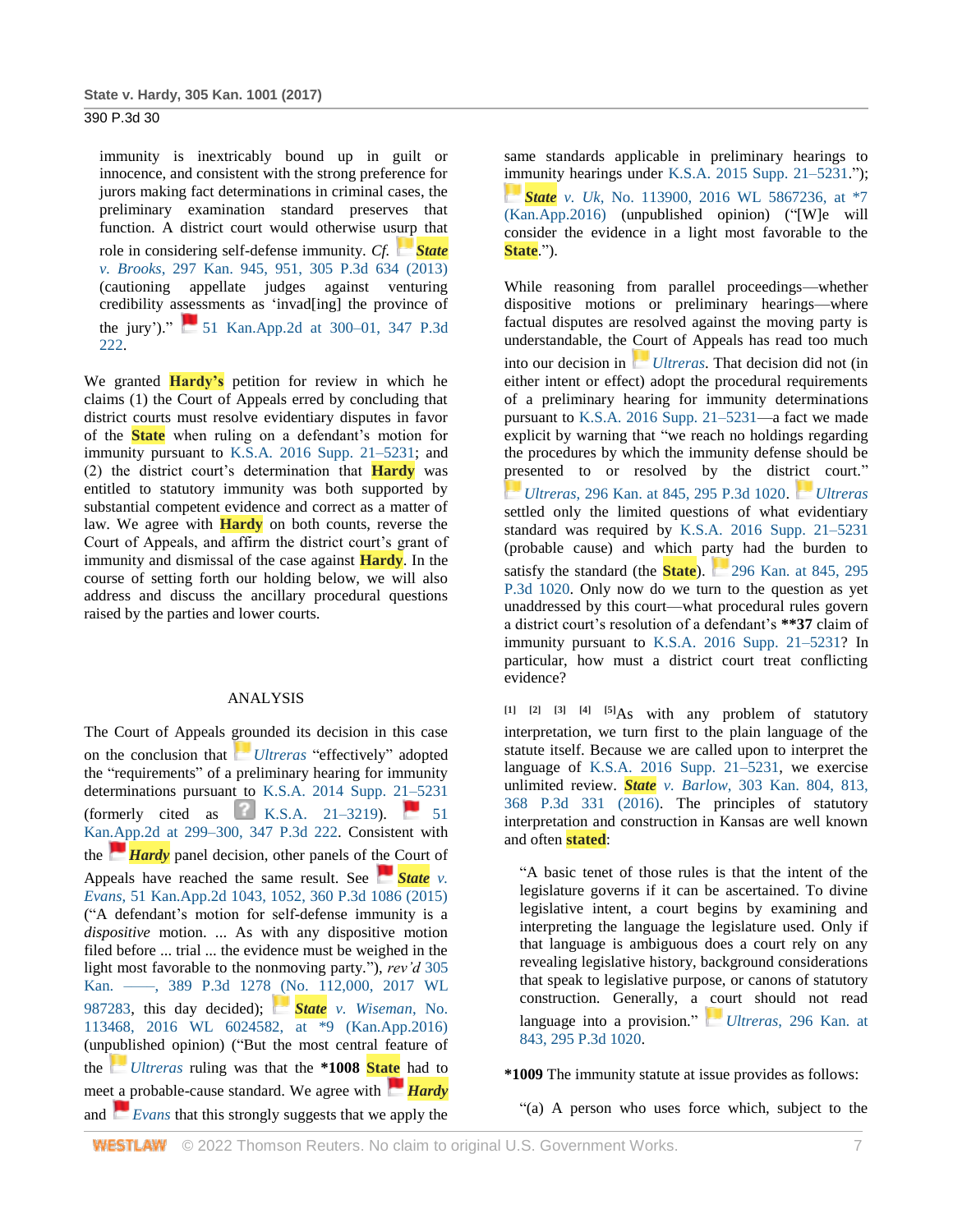provisions of [K.S.A. \[2016 Supp.\] 21–5226,](http://www.westlaw.com/Link/Document/FullText?findType=L&pubNum=1001553&cite=KSSTS21-5226&originatingDoc=Iac380380098211e7b984d2f99f0977c6&refType=LQ&originationContext=document&vr=3.0&rs=cblt1.0&transitionType=DocumentItem&contextData=(sc.Search)) and amendments thereto, is justified pursuant to [K.S.A.](http://www.westlaw.com/Link/Document/FullText?findType=L&pubNum=1001553&cite=KSSTS21-5222&originatingDoc=Iac380380098211e7b984d2f99f0977c6&refType=LQ&originationContext=document&vr=3.0&rs=cblt1.0&transitionType=DocumentItem&contextData=(sc.Search))  [\[2016 Supp.\] 21–5222,](http://www.westlaw.com/Link/Document/FullText?findType=L&pubNum=1001553&cite=KSSTS21-5222&originatingDoc=Iac380380098211e7b984d2f99f0977c6&refType=LQ&originationContext=document&vr=3.0&rs=cblt1.0&transitionType=DocumentItem&contextData=(sc.Search)) [21–5223](http://www.westlaw.com/Link/Document/FullText?findType=L&pubNum=1001553&cite=KSSTS21-5223&originatingDoc=Iac380380098211e7b984d2f99f0977c6&refType=LQ&originationContext=document&vr=3.0&rs=cblt1.0&transitionType=DocumentItem&contextData=(sc.Search)) or [21–5225,](http://www.westlaw.com/Link/Document/FullText?findType=L&pubNum=1001553&cite=KSSTS21-5225&originatingDoc=Iac380380098211e7b984d2f99f0977c6&refType=LQ&originationContext=document&vr=3.0&rs=cblt1.0&transitionType=DocumentItem&contextData=(sc.Search)) and amendments thereto, is immune from criminal prosecution and civil action for the use of such force, unless the person against whom force was used is a law enforcement officer who was acting in the performance of such officer's official duties and the officer identified the officer's self in accordance with any applicable law or the person using force knew or reasonably should have known that the person was a law enforcement officer. As used in this subsection, 'criminal prosecution' includes arrest, detention in custody and charging or prosecution of the defendant.

"(b) A law enforcement agency may use standard procedures for investigating the use of force as described in subsection (a), but the agency shall not arrest the person for using force unless it determines that there is probable cause for the arrest.

"(c) A prosecutor may commence a criminal prosecution upon a determination of probable cause." [K.S.A. 2016 Supp. 21–5231.](http://www.westlaw.com/Link/Document/FullText?findType=L&pubNum=1001553&cite=KSSTS21-5231&originatingDoc=Iac380380098211e7b984d2f99f0977c6&refType=LQ&originationContext=document&vr=3.0&rs=cblt1.0&transitionType=DocumentItem&contextData=(sc.Search))

Though there is no explicit procedural direction in the language of the immunity statute, we are not adrift on the sea of interpretation without an anchor in the text. The substantive language of the law—within its plain meaning—carries with it certain procedural requirements without which the substantive guarantees would be meaningless. Specifically, the operative word of the statute—"immune"—has a well-defined and understood meaning in both the law and common usage. As now Chief Judge Karen Arnold–Burger observed in her dissent in *[Evans](https://1.next.westlaw.com/Link/RelatedInformation/Flag?documentGuid=I281fbf097aa111e5a807ad48145ed9f1&transitionType=InlineKeyCiteFlags&originationContext=docHeaderFlag&Rank=1&ppcid=ff0e76f57f5a4df687371872e7b1430e&contextData=(sc.Search))*,

"[I]mmunity, as defined by Black's Law Dictionary 867 (10th ed. 2014), is '[a]ny exemption from a duty, liability, or service of process.' Recent legislation in Kansas and elsewhere ... has included grants of immunity to defendants who are justified in using force. Without probable cause to believe that unlawful force was used, arrest and prosecution is prohibited. [K.S.A. 2014 Supp. 21–5231\(b\).](http://www.westlaw.com/Link/Document/FullText?findType=L&pubNum=1001553&cite=KSSTS21-5231&originatingDoc=Iac380380098211e7b984d2f99f0977c6&refType=SP&originationContext=document&vr=3.0&rs=cblt1.0&transitionType=DocumentItem&contextData=(sc.Search)#co_pp_a83b000018c76) Self-defense and immunity are clearly distinct concepts. If immunity were the same as self-defense, there would have been no need to adopt a specific immunity statute because [K.S.A. 2014 Supp. 21–5222](http://www.westlaw.com/Link/Document/FullText?findType=L&pubNum=1001553&cite=KSSTS21-5222&originatingDoc=Iac380380098211e7b984d2f99f0977c6&refType=LQ&originationContext=document&vr=3.0&rs=cblt1.0&transitionType=DocumentItem&contextData=(sc.Search)) would have sufficed. Perhaps most importantly, because [K.S.A. 2014 Supp.](http://www.westlaw.com/Link/Document/FullText?findType=L&pubNum=1001553&cite=KSSTS21-5231&originatingDoc=Iac380380098211e7b984d2f99f0977c6&refType=LQ&originationContext=document&vr=3.0&rs=cblt1.0&transitionType=DocumentItem&contextData=(sc.Search))  [21–5231](http://www.westlaw.com/Link/Document/FullText?findType=L&pubNum=1001553&cite=KSSTS21-5231&originatingDoc=Iac380380098211e7b984d2f99f0977c6&refType=LQ&originationContext=document&vr=3.0&rs=cblt1.0&transitionType=DocumentItem&contextData=(sc.Search)) grants immunity from arrest and prosecution rather than a mere defense to liability, 'it is effectively lost if a case is erroneously permitted to go to trial.' *[M](https://1.next.westlaw.com/Link/RelatedInformation/Flag?documentGuid=I1786f4f49c1f11d993e6d35cc61aab4a&transitionType=InlineKeyCiteFlags&originationContext=docHeaderFlag&Rank=1&ppcid=ff0e76f57f5a4df687371872e7b1430e&contextData=(sc.Search))itchell v. Forsyth*[, 472 U.S. 511, 526, 105 S.Ct.](https://1.next.westlaw.com/Link/RelatedInformation/Flag?documentGuid=I1786f4f49c1f11d993e6d35cc61aab4a&transitionType=InlineKeyCiteFlags&originationContext=docHeaderFlag&Rank=1&ppcid=ff0e76f57f5a4df687371872e7b1430e&contextData=(sc.Search)) 

## [2806, 86 L.Ed.2d 411 \(1985\).](http://www.westlaw.com/Link/Document/FullText?findType=Y&serNum=1985131120&pubNum=0000780&originatingDoc=Iac380380098211e7b984d2f99f0977c6&refType=RP&fi=co_pp_sp_780_526&originationContext=document&vr=3.0&rs=cblt1.0&transitionType=DocumentItem&contextData=(sc.Search)#co_pp_sp_780_526)

## **\*1010** ....

"... A prosecutor must rebut a claim of statutory immunity before the case can go to trial. This procedure differs from when a defendant raises an affirmative defense. As the court in *[Hardy](https://1.next.westlaw.com/Link/RelatedInformation/Flag?documentGuid=I5df036e0d52411e4b4bafa136b480ad2&transitionType=InlineKeyCiteFlags&originationContext=docHeaderFlag&Rank=1&ppcid=ff0e76f57f5a4df687371872e7b1430e&contextData=(sc.Search))* noted, '[i]n at least some cases involving the use of force, the **State** could make an evidentiary showing of probable cause without addressing possible self-defense. A motion for self-defense immunity necessarily requires the **State** to deal directly with the issue. [Citation **\*\*38** omitted.]' *[H](https://1.next.westlaw.com/Link/RelatedInformation/Flag?documentGuid=I5df036e0d52411e4b4bafa136b480ad2&transitionType=InlineKeyCiteFlags&originationContext=docHeaderFlag&Rank=1&ppcid=ff0e76f57f5a4df687371872e7b1430e&contextData=(sc.Search))ardy*[, 51 Kan.App.2d at 306 \[347 P.3d](https://1.next.westlaw.com/Link/RelatedInformation/Flag?documentGuid=I5df036e0d52411e4b4bafa136b480ad2&transitionType=InlineKeyCiteFlags&originationContext=docHeaderFlag&Rank=1&ppcid=ff0e76f57f5a4df687371872e7b1430e&contextData=(sc.Search))  [222\].](http://www.westlaw.com/Link/Document/FullText?findType=Y&serNum=2035710271&pubNum=0000460&originatingDoc=Iac380380098211e7b984d2f99f0977c6&refType=RP&fi=co_pp_sp_460_306&originationContext=document&vr=3.0&rs=cblt1.0&transitionType=DocumentItem&contextData=(sc.Search)#co_pp_sp_460_306) In *[Ultreras](https://1.next.westlaw.com/Link/RelatedInformation/Flag?documentGuid=I57c99f38844411e2bae99fc449e7cd17&transitionType=InlineKeyCiteFlags&originationContext=docHeaderFlag&Rank=1&ppcid=ff0e76f57f5a4df687371872e7b1430e&contextData=(sc.Search))*, the Supreme Court noted that this two-step approach is what gives the statute meaning and makes it distinct from an affirmative defense. ...

"At least two other courts have recognized the distinction between an affirmative defense and immunity. '[I]mmunity represents a far greater right than any encompassed by an affirmative defense, which may be asserted during trial but cannot stop a trial altogether.' *Bunn v. State*[, 284 Ga. 410, 413, 667](http://www.westlaw.com/Link/Document/FullText?findType=Y&serNum=2017203602&pubNum=0000359&originatingDoc=Iac380380098211e7b984d2f99f0977c6&refType=RP&fi=co_pp_sp_359_413&originationContext=document&vr=3.0&rs=cblt1.0&transitionType=DocumentItem&contextData=(sc.Search)#co_pp_sp_359_413)  [S.E.2d 605 \(2008\);](http://www.westlaw.com/Link/Document/FullText?findType=Y&serNum=2017203602&pubNum=0000359&originatingDoc=Iac380380098211e7b984d2f99f0977c6&refType=RP&fi=co_pp_sp_359_413&originationContext=document&vr=3.0&rs=cblt1.0&transitionType=DocumentItem&contextData=(sc.Search)#co_pp_sp_359_413) see also *[S](https://1.next.westlaw.com/Link/RelatedInformation/Flag?documentGuid=I65661df77a4811e0a8a2938374af9660&transitionType=InlineKeyCiteFlags&originationContext=docHeaderFlag&Rank=1&ppcid=ff0e76f57f5a4df687371872e7b1430e&contextData=(sc.Search))tate [v. Duncan](https://1.next.westlaw.com/Link/RelatedInformation/Flag?documentGuid=I65661df77a4811e0a8a2938374af9660&transitionType=InlineKeyCiteFlags&originationContext=docHeaderFlag&Rank=1&ppcid=ff0e76f57f5a4df687371872e7b1430e&contextData=(sc.Search))*, 392 [S.C. 404, 410, 709 S.E.2d 662 \(2011\)](http://www.westlaw.com/Link/Document/FullText?findType=Y&serNum=2025246376&pubNum=0000705&originatingDoc=Iac380380098211e7b984d2f99f0977c6&refType=RP&fi=co_pp_sp_705_410&originationContext=document&vr=3.0&rs=cblt1.0&transitionType=DocumentItem&contextData=(sc.Search)#co_pp_sp_705_410) ('by using the words "immune from criminal prosecution," the legislature intended to create a true immunity, and not simply an affirmative defense')." *[Evans](https://1.next.westlaw.com/Link/RelatedInformation/Flag?documentGuid=I281fbf097aa111e5a807ad48145ed9f1&transitionType=InlineKeyCiteFlags&originationContext=docHeaderFlag&Rank=1&ppcid=ff0e76f57f5a4df687371872e7b1430e&contextData=(sc.Search))*, 51 [Kan.App.2d at 1062–64, 360 P.3d 1086](http://www.westlaw.com/Link/Document/FullText?findType=Y&serNum=2037450044&pubNum=0000460&originatingDoc=Iac380380098211e7b984d2f99f0977c6&refType=RP&fi=co_pp_sp_460_1062&originationContext=document&vr=3.0&rs=cblt1.0&transitionType=DocumentItem&contextData=(sc.Search)#co_pp_sp_460_1062) (Arnold–Burger, J., dissenting).

**[6]**Underlying the Court of Appeals' decisions in *[Hardy](https://1.next.westlaw.com/Link/RelatedInformation/Flag?documentGuid=I5df036e0d52411e4b4bafa136b480ad2&transitionType=InlineKeyCiteFlags&originationContext=docHeaderFlag&Rank=1&ppcid=ff0e76f57f5a4df687371872e7b1430e&contextData=(sc.Search))* and the cases that follow is an apparent discomfort with "taking" the case out of the hands of the jury. We need look no further than the plain and ordinary meaning of the word "immune," however, to conclude that taking the case from the jury is precisely what the legislature's use of the term immune signifies. A true immunity—and we are convinced by the language used by the legislature in [K.S.A. 2016 Supp. 21–5231](http://www.westlaw.com/Link/Document/FullText?findType=L&pubNum=1001553&cite=KSSTS21-5231&originatingDoc=Iac380380098211e7b984d2f99f0977c6&refType=LQ&originationContext=document&vr=3.0&rs=cblt1.0&transitionType=DocumentItem&contextData=(sc.Search)) that the statute does confer a true immunity—carries with it the necessity of a procedural gatekeeping function, typically exercised by a detached magistrate, who will prevent certain cases from ever getting to a trial and a jury.

A proper analogy is to the warrant process. It is not uncommon for courts to describe the right to be free from unreasonable searches and seizures as a constitutional immunity.See  $\blacksquare$  *[Lanza v. New York](http://www.westlaw.com/Link/Document/FullText?findType=Y&serNum=1962127635&pubNum=0000780&originatingDoc=Iac380380098211e7b984d2f99f0977c6&refType=RP&fi=co_pp_sp_780_143&originationContext=document&vr=3.0&rs=cblt1.0&transitionType=DocumentItem&contextData=(sc.Search)#co_pp_sp_780_143)*, 370 U.S. 139, [143, 82 S.Ct. 1218, 8 L.Ed.2d 384 \(1962\);](http://www.westlaw.com/Link/Document/FullText?findType=Y&serNum=1962127635&pubNum=0000780&originatingDoc=Iac380380098211e7b984d2f99f0977c6&refType=RP&fi=co_pp_sp_780_143&originationContext=document&vr=3.0&rs=cblt1.0&transitionType=DocumentItem&contextData=(sc.Search)#co_pp_sp_780_143) *[State](https://1.next.westlaw.com/Link/RelatedInformation/Flag?documentGuid=I6a5eb247f7c111d983e7e9deff98dc6f&transitionType=InlineKeyCiteFlags&originationContext=docHeaderFlag&Rank=1&ppcid=ff0e76f57f5a4df687371872e7b1430e&contextData=(sc.Search)) v. Boyle*[, 207 Kan. 833, 837, 486 P.2d 849 \(1971\).](http://www.westlaw.com/Link/Document/FullText?findType=Y&serNum=1971124701&pubNum=0000458&originatingDoc=Iac380380098211e7b984d2f99f0977c6&refType=RP&fi=co_pp_sp_458_837&originationContext=document&vr=3.0&rs=cblt1.0&transitionType=DocumentItem&contextData=(sc.Search)#co_pp_sp_458_837) Prior to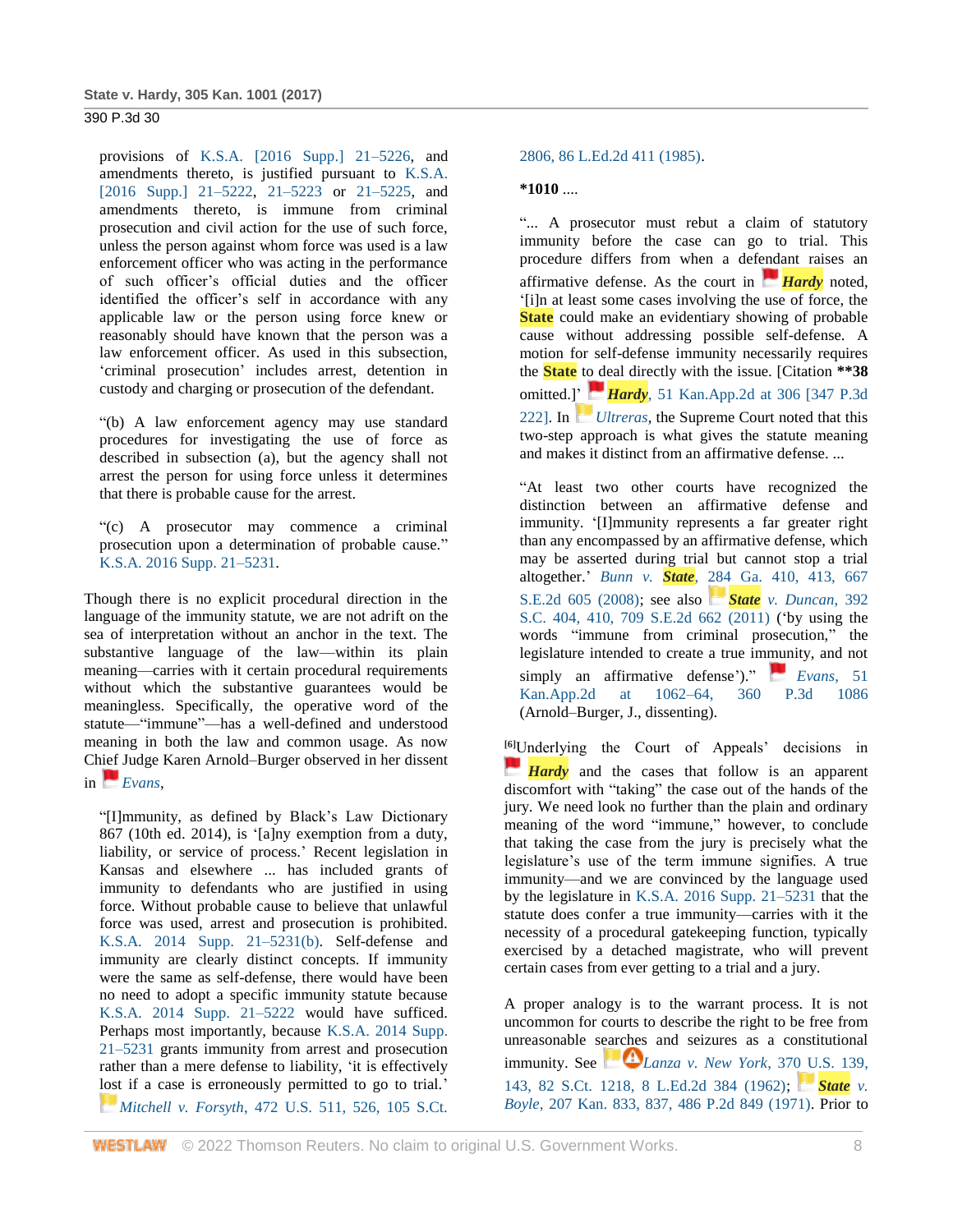performing a search, the government can obtain a ruling—a warrant—from a neutral and detached magistrate that the constitutional immunity does not attach to a specifically requested search. The warrant may issue only after the government has met its probable cause burden. When considering the government's application for a warrant, the **\*1011** magistrate is required to weigh and consider all of the evidence presented using a totality of the circumstances standard. *[Illinois v. Gates](https://1.next.westlaw.com/Link/RelatedInformation/Flag?documentGuid=Id015b00b9ae911d9bdd1cfdd544ca3a4&transitionType=InlineKeyCiteFlags&originationContext=docHeaderFlag&Rank=1&ppcid=ff0e76f57f5a4df687371872e7b1430e&contextData=(sc.Search))*, 462 [U.S. 213, 238, 103 S.Ct. 2317, 76 L.Ed.2d 527 \(1983\)](http://www.westlaw.com/Link/Document/FullText?findType=Y&serNum=1983126672&pubNum=0000780&originatingDoc=Iac380380098211e7b984d2f99f0977c6&refType=RP&fi=co_pp_sp_780_238&originationContext=document&vr=3.0&rs=cblt1.0&transitionType=DocumentItem&contextData=(sc.Search)#co_pp_sp_780_238) ("[W]e reaffirm the totality-of-the-circumstances analysis that traditionally has informed probable cause determinations. ... The task of the issuing magistrate is simply to make a practical, common-sense decision whether, given all the circumstances set forth in the affidavit before him ... there is a fair probability that contraband or evidence of a crime will be found in a particular place."); *[S](https://1.next.westlaw.com/Link/RelatedInformation/Flag?documentGuid=I21c6e7bdd3b011dbaf8dafd7ee2b8b26&transitionType=InlineKeyCiteFlags&originationContext=docHeaderFlag&Rank=1&ppcid=ff0e76f57f5a4df687371872e7b1430e&contextData=(sc.Search))tate v. Fisher*[, 283 Kan. 272, Syl.](https://1.next.westlaw.com/Link/RelatedInformation/Flag?documentGuid=I21c6e7bdd3b011dbaf8dafd7ee2b8b26&transitionType=InlineKeyCiteFlags&originationContext=docHeaderFlag&Rank=1&ppcid=ff0e76f57f5a4df687371872e7b1430e&contextData=(sc.Search))  [¶ 12, 154 P.3d 455 \(2007\).](http://www.westlaw.com/Link/Document/FullText?findType=Y&serNum=2011706599&pubNum=0004645&originatingDoc=Iac380380098211e7b984d2f99f0977c6&refType=RP&originationContext=document&vr=3.0&rs=cblt1.0&transitionType=DocumentItem&contextData=(sc.Search))

Likewise, law enforcement officers making probable cause determinations in the field must consider the totality of the circumstances. *[Sloop v. Kansas Dept. of](https://1.next.westlaw.com/Link/RelatedInformation/Flag?documentGuid=Id7cbf098462411e287a9c52cdddac4f7&transitionType=InlineKeyCiteFlags&originationContext=docHeaderFlag&Rank=1&ppcid=ff0e76f57f5a4df687371872e7b1430e&contextData=(sc.Search))  Revenue*[, 296 Kan. 13, 20, 290 P.3d 555 \(2012\)](http://www.westlaw.com/Link/Document/FullText?findType=Y&serNum=2029431947&pubNum=0000458&originatingDoc=Iac380380098211e7b984d2f99f0977c6&refType=RP&fi=co_pp_sp_458_20&originationContext=document&vr=3.0&rs=cblt1.0&transitionType=DocumentItem&contextData=(sc.Search)#co_pp_sp_458_20) ("To be lawful, a warrantless arrest must be supported by probable cause. ... 'Probable cause is determined by evaluating the totality of the circumstances.' "). It is important to emphasize that neither law enforcement officers nor magistrates are permitted to simply resolve all contradictions or conflicts in the evidence in favor of finding probable cause. *[S](https://1.next.westlaw.com/Link/RelatedInformation/Flag?documentGuid=Id7cbf098462411e287a9c52cdddac4f7&transitionType=InlineKeyCiteFlags&originationContext=docHeaderFlag&Rank=1&ppcid=ff0e76f57f5a4df687371872e7b1430e&contextData=(sc.Search))loop*[, 296 Kan. at 20, 290](https://1.next.westlaw.com/Link/RelatedInformation/Flag?documentGuid=Id7cbf098462411e287a9c52cdddac4f7&transitionType=InlineKeyCiteFlags&originationContext=docHeaderFlag&Rank=1&ppcid=ff0e76f57f5a4df687371872e7b1430e&contextData=(sc.Search))  [P.3d 555](http://www.westlaw.com/Link/Document/FullText?findType=Y&serNum=2029431947&pubNum=0000458&originatingDoc=Iac380380098211e7b984d2f99f0977c6&refType=RP&fi=co_pp_sp_458_20&originationContext=document&vr=3.0&rs=cblt1.0&transitionType=DocumentItem&contextData=(sc.Search)#co_pp_sp_458_20) (" 'Existence of probable cause must be determined by consideration of the information and fair inferences therefrom, known to the officer at the time of the arrest.' "); see [U](https://1.next.westlaw.com/Link/RelatedInformation/Flag?documentGuid=I236602289c1e11d9bdd1cfdd544ca3a4&transitionType=InlineKeyCiteFlags&originationContext=docHeaderFlag&Rank=1&ppcid=ff0e76f57f5a4df687371872e7b1430e&contextData=(sc.Search))nited **States** *v. Leon*[, 468 U.S.](https://1.next.westlaw.com/Link/RelatedInformation/Flag?documentGuid=I236602289c1e11d9bdd1cfdd544ca3a4&transitionType=InlineKeyCiteFlags&originationContext=docHeaderFlag&Rank=1&ppcid=ff0e76f57f5a4df687371872e7b1430e&contextData=(sc.Search))  [897, 914, 104 S.Ct. 3405, 82 L.Ed.2d 677 \(1984\)](http://www.westlaw.com/Link/Document/FullText?findType=Y&serNum=1984132647&pubNum=0000780&originatingDoc=Iac380380098211e7b984d2f99f0977c6&refType=RP&fi=co_pp_sp_780_914&originationContext=document&vr=3.0&rs=cblt1.0&transitionType=DocumentItem&contextData=(sc.Search)#co_pp_sp_780_914) ("[T]he courts must also insist that the magistrate purport to 'perform his "neutral and detached" function and not serve merely as a rubber stamp for the police.' ").

**[7]**We are convinced by the legislature's use of the key terms "probable cause" and "immune" that the legislature intended that the district court perform a warrant-like gatekeeping function in this context. Thus, upon a motion for immunity pursuant to [K.S.A. 2016 Supp. 21–5231,](http://www.westlaw.com/Link/Document/FullText?findType=L&pubNum=1001553&cite=KSSTS21-5231&originatingDoc=Iac380380098211e7b984d2f99f0977c6&refType=LQ&originationContext=document&vr=3.0&rs=cblt1.0&transitionType=DocumentItem&contextData=(sc.Search)) the district court must consider the totality of the circumstances, weigh the evidence before it without deference to the **State**, and determine whether the **State** has carried its burden to establish **\*\*39** probable cause that the defendant's use of force was not statutorily justified. Such a process is demanded by and inherent in the meaning of the terms used by the legislature.

**[8] [9]**Because the process just described requires a district court to **\*1012** hear and resolve conflicts in the evidence, we further hold the court's determination of probable cause must be premised on stipulated facts or evidence, on evidence received at a hearing pursuant to the rules of evidence, or both. See [K.S.A. 60–402;](http://www.westlaw.com/Link/Document/FullText?findType=L&pubNum=1001553&cite=KSSTS60-402&originatingDoc=Iac380380098211e7b984d2f99f0977c6&refType=LQ&originationContext=document&vr=3.0&rs=cblt1.0&transitionType=DocumentItem&contextData=(sc.Search)) *State [v. Page](http://www.westlaw.com/Link/Document/FullText?findType=Y&serNum=2037921542&pubNum=0000458&originatingDoc=Iac380380098211e7b984d2f99f0977c6&refType=RP&fi=co_pp_sp_458_556&originationContext=document&vr=3.0&rs=cblt1.0&transitionType=DocumentItem&contextData=(sc.Search)#co_pp_sp_458_556)*, 303 [Kan. 548, 556, 363 P.3d 391 \(2015\)](http://www.westlaw.com/Link/Document/FullText?findType=Y&serNum=2037921542&pubNum=0000458&originatingDoc=Iac380380098211e7b984d2f99f0977c6&refType=RP&fi=co_pp_sp_458_556&originationContext=document&vr=3.0&rs=cblt1.0&transitionType=DocumentItem&contextData=(sc.Search)#co_pp_sp_458_556) (["K.S.A. 60–402](http://www.westlaw.com/Link/Document/FullText?findType=L&pubNum=1001553&cite=KSSTS60-402&originatingDoc=Iac380380098211e7b984d2f99f0977c6&refType=LQ&originationContext=document&vr=3.0&rs=cblt1.0&transitionType=DocumentItem&contextData=(sc.Search)) establishes a general requirement for application of Kansas evidentiary rules in all proceedings unless exempted elsewhere."). The timing of such a hearing—including whether it should occur before, after, or contemporaneous with the preliminary hearing—is left to the sound discretion of the district court. When exercising such discretion, district courts must remain sensitive to the fact that the matter being resolved is a question of immunity that ought to be settled as early in the process as possible to fully vindicate the statutory guarantee.

**[10] [11]**Having found that the district court took the correct procedural approach to resolving the question of immunity before it, we now review the decision itself. We have traditionally applied a bifurcated standard of review to a district court's determination of probable cause made pursuant to the totality of the circumstances test, and we continue to do so in this new context of immunity determinations. When the lower court ruling entails factual findings arising out of disputed evidence, a reviewing court will not reweigh the evidence and will review those factual findings for "supporting substantial competent evidence" only. *State [v. Sanchez–Loredo](http://www.westlaw.com/Link/Document/FullText?findType=Y&serNum=2027368836&pubNum=0000458&originatingDoc=Iac380380098211e7b984d2f99f0977c6&refType=RP&fi=co_pp_sp_458_54&originationContext=document&vr=3.0&rs=cblt1.0&transitionType=DocumentItem&contextData=(sc.Search)#co_pp_sp_458_54)*, 294 [Kan. 50, 54, 272 P.3d 34 \(2012\).](http://www.westlaw.com/Link/Document/FullText?findType=Y&serNum=2027368836&pubNum=0000458&originatingDoc=Iac380380098211e7b984d2f99f0977c6&refType=RP&fi=co_pp_sp_458_54&originationContext=document&vr=3.0&rs=cblt1.0&transitionType=DocumentItem&contextData=(sc.Search)#co_pp_sp_458_54) The ultimate legal conclusion drawn from those facts is reviewed de novo. [294 Kan. at 54, 272 P.3d 34.](http://www.westlaw.com/Link/Document/FullText?findType=Y&serNum=2027368836&pubNum=0000458&originatingDoc=Iac380380098211e7b984d2f99f0977c6&refType=RP&fi=co_pp_sp_458_54&originationContext=document&vr=3.0&rs=cblt1.0&transitionType=DocumentItem&contextData=(sc.Search)#co_pp_sp_458_54) When there are no disputed material facts, a pure question of law is presented over which an appellate court exercises unlimited review. [294](http://www.westlaw.com/Link/Document/FullText?findType=Y&serNum=2027368836&pubNum=0000458&originatingDoc=Iac380380098211e7b984d2f99f0977c6&refType=RP&fi=co_pp_sp_458_54&originationContext=document&vr=3.0&rs=cblt1.0&transitionType=DocumentItem&contextData=(sc.Search)#co_pp_sp_458_54)  [Kan. at 54, 272 P.3d 34.](http://www.westlaw.com/Link/Document/FullText?findType=Y&serNum=2027368836&pubNum=0000458&originatingDoc=Iac380380098211e7b984d2f99f0977c6&refType=RP&fi=co_pp_sp_458_54&originationContext=document&vr=3.0&rs=cblt1.0&transitionType=DocumentItem&contextData=(sc.Search)#co_pp_sp_458_54)

**[12]**Here, the district court's factual findings were supported by substantial competent evidence. Testimony at the preliminary hearing revealed that a group of people, including Flores, menacingly surrounded the convertible, which prevented **Hardy** from escaping. Then Flores instigated the violence when he reached into the convertible and struck **Hardy** multiple times in the face. Though there is conflicting testimony concerning exactly what Flores was doing **\*1013** when **Hardy** fired the shot—whether he was backing up a little or still punching **Hardy**—the evidence is sufficient to support a reasonable factfinder's conclusion that the violence was contemporaneous and the risk of great bodily harm to **Hardy** was imminent.

**[13]**Moreover, the district court correctly concluded, as a